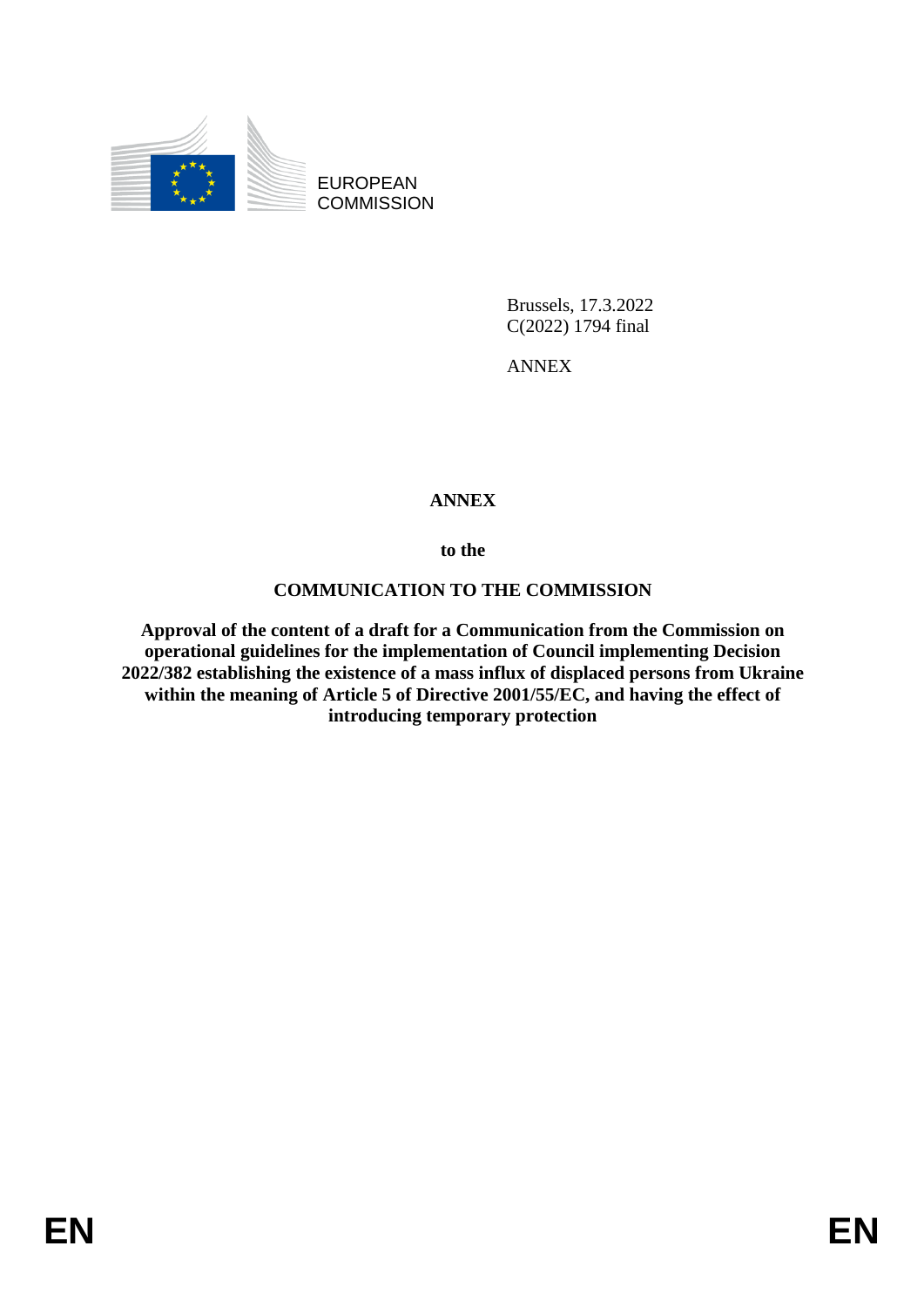# **ANNEX**

**DRAFT for a Communication from the Commission on Operational guidelines for the implementation of Council implementing Decision 2022/382 establishing the existence of a mass influx of displaced persons from Ukraine within the meaning of Article 5 of Directive 2001/55/EC, and having the effect of introducing temporary protection**

On 4 March 2022, the Council adopted Council Implementing Decision (EU) 2022/382 establishing the existence of a mass arrivals of displaced persons from Ukraine within the meaning of Article 5 of Directive 2001/55/EC, and having the effect of introducing temporary protection (the Council Decision)<sup>1</sup>. It entered into force on the same day.

Based on the recent questions from Member States on the implementation of the Council Decision and the Temporary Protection Directive, the Commission has identified a number of issues on which it finds it useful to provide guidance to Member States. These issues are covered by the annexed guidelines, such as the scope (persons covered/not covered by the Council Decision, family members), and how to handle children, including unaccompanied minors. The guidelines also cover the question of the right to move freely between Member States, registration and provision of information.

This is a situation which is highly challenging for Member States. The scale of the challenge is very large with close to 3 million persons having already arrived. This situation is evolving on a daily basis. This guidance needs to be able to keep pace with developments and will therefore require updates in the light of Member States' experiences as they emerge.

The guidelines are therefore intended as a living document and will have to be updated regularly based on new questions received from Member States, to reflect the situation on the ground and take due account of Member States' evolving needs. These guidelines may be followed by more specific recommendations on particular topics. The Commission also intends to regularly update the dedicated webpage on information for people fleeing the war in Ukraine with any additional guidance that might be required by the Member States. Similarly, the Commission intends to meet Member States on a monthly basis to discuss issues related to the interpretation of the Council Decision and Directive 2001/55/EC.

A **'Solidarity Platform'** has been set up by the Commission with a view to coordinating the operational response among Member States as per Article 3(2) of the Council Decision. It will work alongside the EU Migration Preparedness and Crisis Management Network (the Blueprint) referred to in Article 3(1) of the Council Decision, taking account of situational information received in that Network. The Solidarity Platform will collect information and examine the needs identified in the Member States and coordinate the operational follow-up in response to these needs.

The Solidarity Platform will facilitate the mobilisation of relevant EU instruments, coordinate the matching of offers for solidarity with the needs identified and coordinate the transfer of persons on a general level between Member States and, where appropriate, to third countries, in cooperation with EU agencies and other relevant actors.

The Member States appointed two persons, one who will be the national contact point with decision making ability and another one at operational level. All information in relation to the Solidarity Platform as well as any additional questions in relation to the implementation of the Council Decision on these Guidelines should be sent to the dedicated functional mailbox already communicated to Member States.

1

<sup>1</sup> Council Implementing Decision (EU) 2022/382 of 4 March 2022 establishing the existence of a mass influx of displaced persons from Ukraine within the meaning of Article 5 of Directive 2001/55/EC, and having the effect of introducing temporary protection.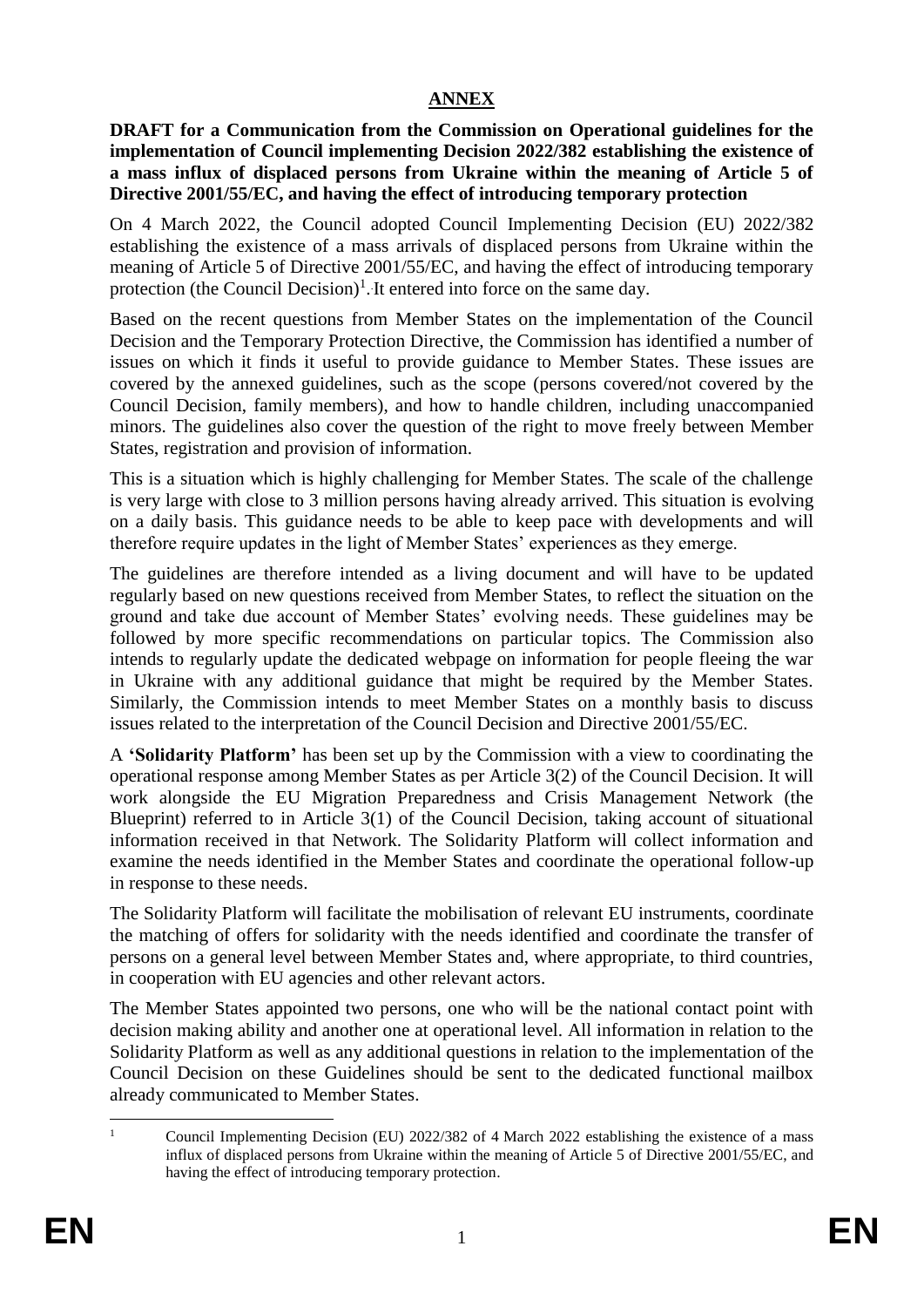The Commission adopted in 2020, as an integral part of the Pact proposals, a recommendation for an **EU Migration Preparedness and Crisis Blueprint**. Its objective is to provide an operational framework for monitoring and anticipating migration flows and migration situations, building resilience, as well as organising a situational response to a migration crisis.

Starting early January 2022, the Commission has been working very closely with the European External Action Service, relevant EU agencies and Member States under the framework of the Migration Preparedness and Crisis Blueprint Network to establish an overview of the level of preparedness for a potential crisis. Since the beginning of the war in Ukraine, the Network has been meeting twice a week and communicating continuously on daily, shared situational awareness reports, so as to ensure a coordinated contingency response to the migration challenges triggered by such events.

This work is fully coordinated with the Integrated Political Crisis Response (IPCR) and the Blueprint report is included in the weekly ISAA report.

The Blueprint will continue to share situational information and consolidate all relevant information on migration management related to the Russian invasion on Ukraine including on the implementation of Directive 2001/55/EC.

These guidelines intend to assist the Member States in applying the Council Decision and Directive  $2001/55/EC^2$  (the Temporary Protection Directive) and other applicable EU law. They complement the Commission Communication of 2 March 2022 which provides operational guidelines for external border management to facilitate border crossings at the EU-Ukraine borders<sup>3</sup>.

<sup>1</sup> <sup>2</sup> Council Directive 2001/55/EC of 20 July 2001 on minimum standards for giving temporary protection in the event of a mass influx of displaced persons and on measures promoting a balance of efforts between Member States in receiving such persons and bearing the consequences thereof, OJ L 212 ,  $07.08.2001$  p.12 – 23.

<sup>&</sup>lt;sup>3</sup> Commission Communication Providing operational guidelines for external border management to facilitate border crossings at the EU-Ukraine borders, C(2022)1404, OJ C 104I , 4.3.2022, p. 1–6.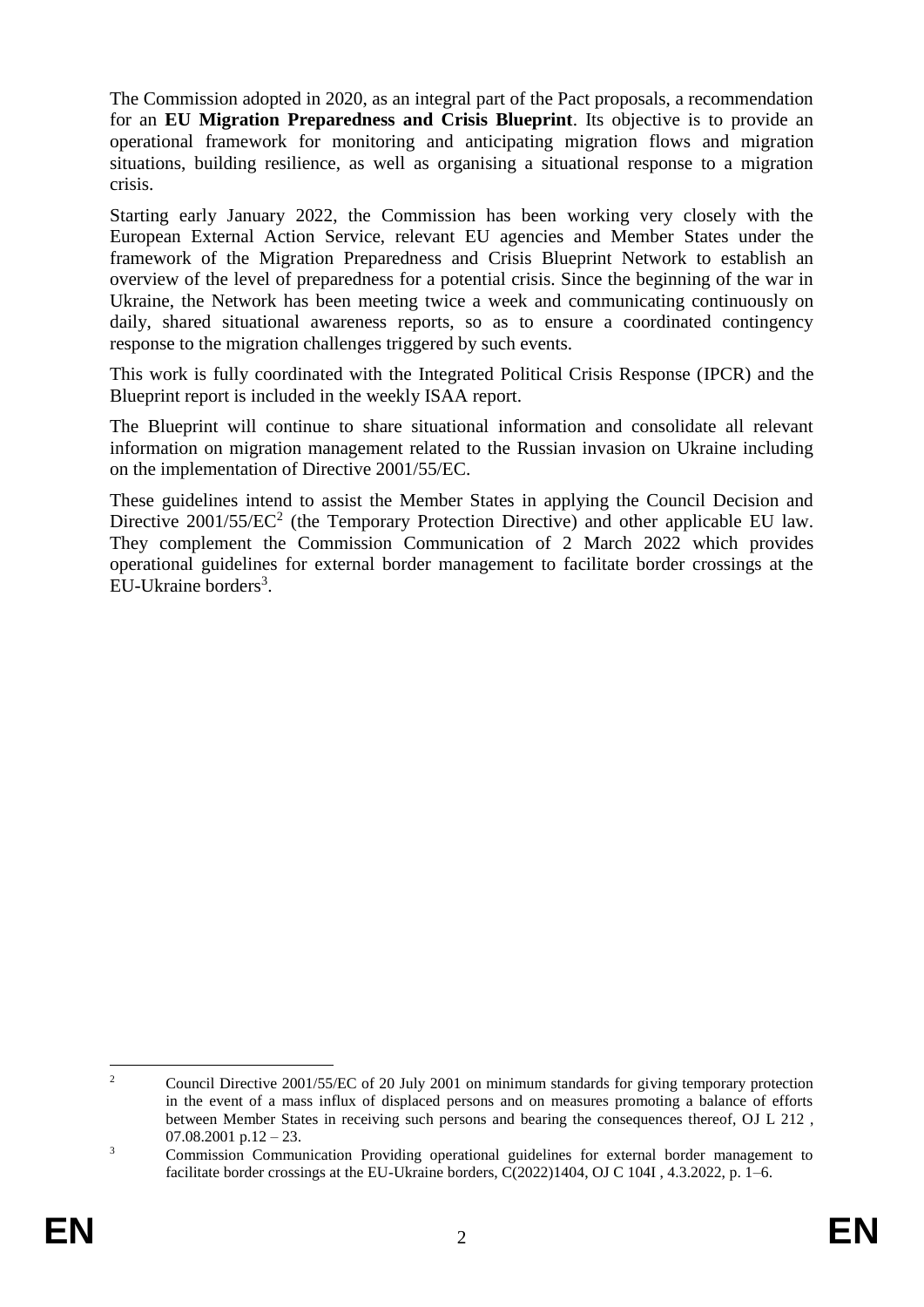#### **1. PERSONS COVERED BY TEMPORARY PROTECTION**

#### **Persons entitled to temporary protection or adequate protection under national law pursuant to Council Implementing Decision 2922/382 ('the Council Decision')**

The Council Decision sets out in Article 2(1) and 2(2) the specific groups of persons to whom the temporary protection or adequate protection under national law shall apply:

Pursuant to Article 2(1) of the Council Decision, temporary protection as provided for in Directive 2001/55/EC applies to

- (1) Ukrainian nationals residing in Ukraine who have been displaced on or after 24 February 2022 and their family members;
- (2) Stateless persons, and nationals of third countries other than Ukraine, who **benefitted from international protection or equivalent** national protection in Ukraine before 24 February 2022 and who have been displaced from Ukraine on or after 24 February 2022, **and their family members**.

Pursuant to Article 2(2) of the Council Decision, temporary protection as provided for in Directive 2011/55/EC or adequate protection under Member States' national law shall apply to stateless persons and nationals of third countries other than Ukraine who can prove that they were legally residing in Ukraine before 24 February 2022 on the basis of a **valid permanent residence permit** issued in accordance with Ukrainian law, and who **are unable to return in safe and durable conditions to their country** [of origin] or region [within their country] of origin.

#### **What is meant by 'adequate protection' under national law as provided for in Article 2(2) of the Council Decision?**

'Adequate protection' under national law is referred to in Article 2(2) of the Council Decision as a possible alternative that may be offered by Member States to temporary protection and therefore does not have to entail benefits identical to those attached to temporary protection as provided for in Directive 2001/55/EC. Nevertheless, when implementing the Council Decision, Member States must respect the Charter of fundamental rights of the European Union and the spirit of Directive 2001/55/EC. The respect for human dignity and therefore a dignified standard of living (such as residency rights, access to means of subsistence and accommodation, emergency care and adequate care for minors) has to be ensured in respect of everyone.

### **What is meant by 'equivalent national protection' in Ukraine under Article 2(1)(b) of the Council Decision?**

The Commission considers that 'equivalent national protection' in Ukraine is an alternative to international protection and covers other forms of protection granted by Ukrainian authorities such as temporary protection or humanitarian protection. The Commission is currently gathering information from Ukrainian authorities regarding the forms of protection under Ukrainian law and the documents issued by Ukrainian authorities to beneficiaries of such forms of protection. From the preliminary information received, the documents issued by Ukraine are: a 'travel document for persons granted complementary protection', a 'stateless person's travel document', and a 'certificate for persons granted complementary protection'.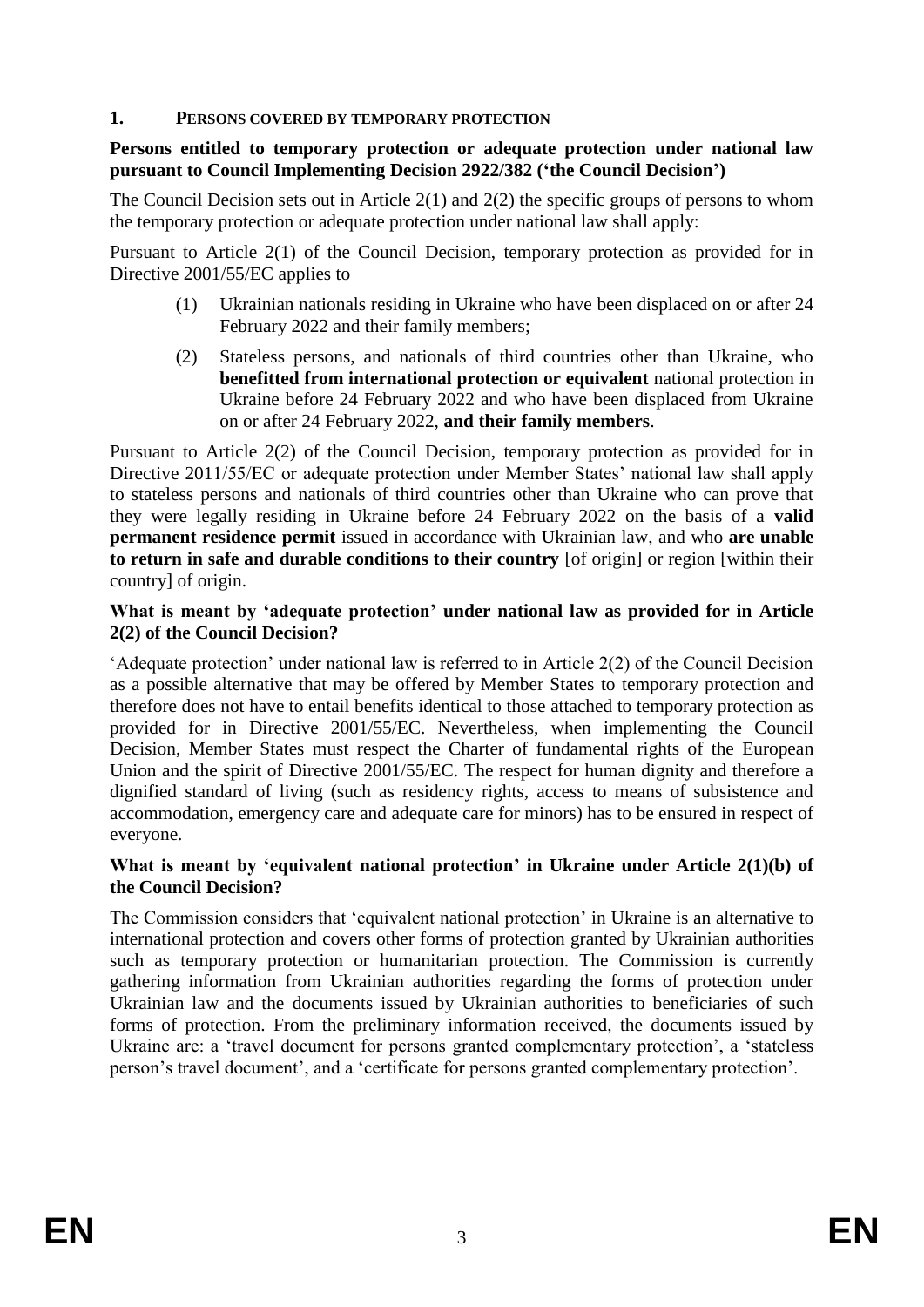### **Evidence of being entitled to temporary protection as provided for in Directive 2001/55/EC or adequate protection under national law**

The Council Decision has introduced an immediate temporary protection for the categories of persons listed in Article 2(1) and (2). There is no application process for temporary protection or adequate protection under national law. Therefore, the person concerned, when presenting him/herself to the authorities to avail the rights attached to temporary protection or adequate protection would only have to demonstrate his/her nationality, his/her international protection or equivalent protection status, residence in Ukraine or family link as appropriate. The right to temporary protection is immediate. However, to ensure proper administration and registration of the individual concerned, the Member State may decide for the fulfilment of certain requirements such as a registration form and presenting evidence as provided for in the Council Decision.

One of the objectives of temporary protection is to ensure a rapid process by reducing formalities to a minimum. As mentioned in recital 12 of the Council Decision, those seeking to benefit from the protection should be able to prove that they are entitled to temporary protection or adequate protection under national law by presenting the relevant documents to the competent authorities in the Member State concerned.

This could include documentary evidence that can help in:

- establishing identity and residence;
- attesting family relationship or family unity and dependency with close relatives.

In the case the documents presented have expired, Member States are encouraged to consider them as evidence of the identity or residence status of the person concerned.

Should Member States have doubts about the authenticity of the documents, or the person is not in possession of the documents mentioned above, Ukrainian authorities in Member States could be contacted for support or to certify if/where possible the Ukrainian nationality of the person or their residence status in Ukraine.

Where a person is unable to present the relevant documents and Member States are not in a position to determine rapidly otherwise whether the person concerned is entitled for temporary protection or adequate protection under national law, the Commission suggests to redirect the person to the asylum procedure. Similarly, persons who state that they cannot return safely to their country/region of origin but the process to determine entitlement for temporary protection or adequate protection under national law becomes too complex, should in any case be redirected to the asylum procedure.

### **Indicative list of documents proving Ukrainian nationality even if the period of validity has expired:**

- passports of any kind (national passports, diplomatic passports, service passports, collective passports and surrogate passports including children's passports);
- national identity cards (including temporary and provisional);
- military service books and military service cards;
- seaman's registration books, skippers' service cards and seaman's passports;
- citizenship certificates and
- other official documents that mention or indicate citizenship.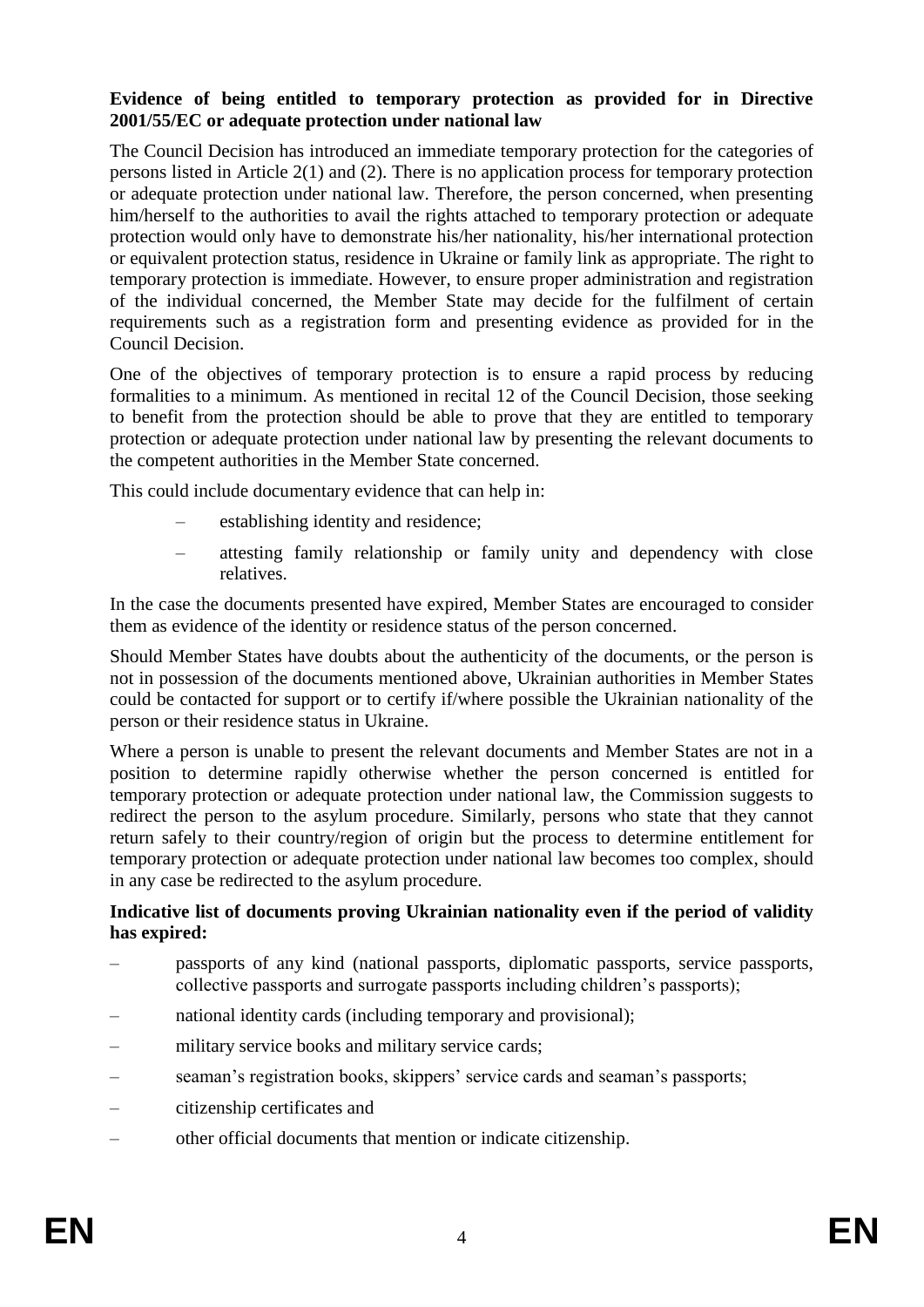### **What is meant by being 'unable to return in safe and durable conditions to the country or region of origin' in Articles 2(2) and 2(3) of the Council Decision?**

Article 2(2) of the Council Decision requires Member States to apply the Decision or adequate protection under their national law in respect of stateless persons, and nationals of third countries other than Ukraine, who can prove that they were legally residing in Ukraine before 24 February 2022 on the basis of a valid permanent residence permit issued in accordance with Ukrainian law, and who are unable to return in safe and durable conditions to their country or region of origin. Article 2(3) sets out that Member States may also apply this Decision to other persons, including to stateless persons and to nationals of third countries other than Ukraine, who were residing legally in Ukraine and who are unable to return in safe and durable conditions to their country or region of origin.

Return to the country or region of origin in safe and durable conditions is not defined in Directive 2001/55/EC or in the Council Decision. The Commission considers that it is a concept *sui generis* to the Directive.

The reference to the inability to return in safe and durable conditions to one's country or region of origin should be read in the light of Article 2(c) of Directive 2001/55/EC which refers specifically to situations of armed conflict or endemic violence and serious risk of systematic or generalised violations of human rights in the country of origin. In addition, Article 6(2) of Directive 2011/55/EC provides that for temporary protection to come to an end, the situation in the country of origin of beneficiaries of temporary protection must be as such to permit the safe and durable return of those granted temporary protection with due respect for human rights and fundamental freedoms and Member States' obligation regarding *non-refoulement.* 

Regarding Member State' obligations regarding *non-refoulement*, in accordance with the Geneva Convention, it is precluded to return a person to the frontiers of territories where his or her life or freedom would be threatened on account of race, religion, nationality, membership of a particular social group or political opinion. Moreover, pursuant to Article 19 of the Charter of fundamental rights of the European Union, when implementing EU law, no one may be removed, expelled or extradited to a State where there is a serious risk that he or she would be subjected to the death penalty, torture or other inhuman or degrading treatment or punishment.

In the context of what can be considered '**returning in safe conditions**', the inability to return to a country or region of origin can result inter alia from:

- situations of armed conflict or endemic violence;
- risks of persecution on account of race, religion, nationality, membership of a particular social group or political opinion and risk to be subjected to the death penalty, torture or other inhuman or degrading treatment or punishment, in view of the circumstances prevailing in the third country concerned or of their individual situation.

The Commission also considers that, for the return to be '**durable'**, the person concerned should be able to enjoy in his/her country or region of origin active rights similar to those offered by the Council Decision. This would imply that:

– the person concerned will have real prospects of having his/her basic needs addressed in his/her country/region of origin, including access to means of survival, water, food, clothing or housing; and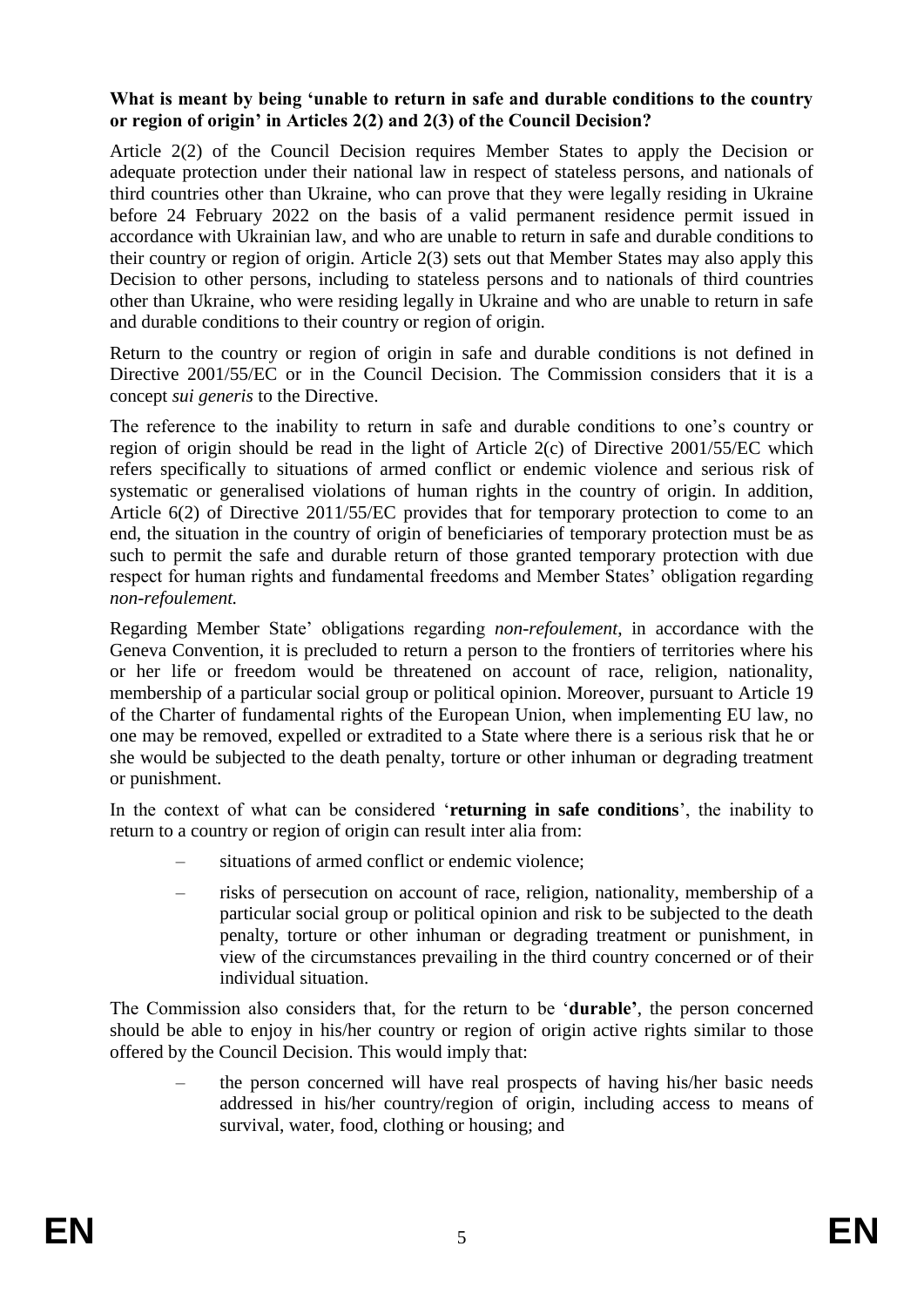– the person concerned will have real possibilities to be reintegrated into the society and societal structures as well as in the labour market and will have non-discriminatory access to basic public services.

The assessment of whether the person is entitled to temporary protection or adequate protection under national law in this context should be carried out on the basis of the individual circumstances of the person who states that he or she cannot return to his/her country or region of origin in safe and durable conditions. Therefore, this assessment should not be based only on the general situation in the country of origin. The person concerned should be able to prove/provide *prima facie* evidence at individual level that he or she is unable to return in safe and durable conditions to his/her country or region of origin. The Commission thus recommends that, when assessing whether safe and durable return to the country or region of origin is possible, Member States take into account whether the person concerned still has a meaningful link with his/her country of origin, considering for instance the time spent residing in Ukraine. There should also be an individual assessment of specific social and economic links with the country of origin and with Ukraine (e.g. whether the person still has meaningful family links in his/her country of origin, whether his/her main business or [self-] employment is in Ukraine). The Commission further recommends that Member States give due consideration to the particular needs of vulnerable persons, notably unaccompanied minors including children and orphans, when deciding on this matter.

Furthermore, in respect of stateless persons or nationals of third countries other than Ukraine who can prove that they were legally residing in Ukraine before 24 February 2022 on the basis of a **valid permanent residence permit** issued in accordance with Ukrainian law, Member States could consider that these persons have *prima facie* more meaningful links with Ukraine than with the country or region of origin and thus Ukraine is their home. This is even more so for stateless person who by definition do not have a country of origin to return to.

### **Family members entitled to temporary protection and other family reunification possibilities**

Family members of persons referred to in Article 2(1)(a) and (b) also fall under the scope of the Council Decision, where their families were already residing in Ukraine before 24 February 2022, in view of the importance of preserving family unity and to avoid diverging statuses among members of the same family.

The following categories of persons are considered family members for the purposes of the Council Decision:

- (a) the spouse of the person covered by temporary protection, or the unmarried partner in a stable relationship, where the legislation or practice of the Member State concerned treats unmarried couples in a way comparable to married couples under its national law relating to aliens – which could be proven by relevant registry documents and certificates or by any other document issued by the Ukrainian authorities, even attestations provided by the country's representation in that Member State;
- (b) the minor unmarried children of the abovementioned person covered by temporary protection, or of his or her spouse, without distinction as to whether they were born in or out of wedlock or adopted – which could be proven by birth certificates or similar;
- (c) other close relatives who lived together as part of the family unit at the time of the circumstances surrounding the mass arrivals of displaced persons, and who were wholly or mainly dependent on the abovementioned person covered by temporary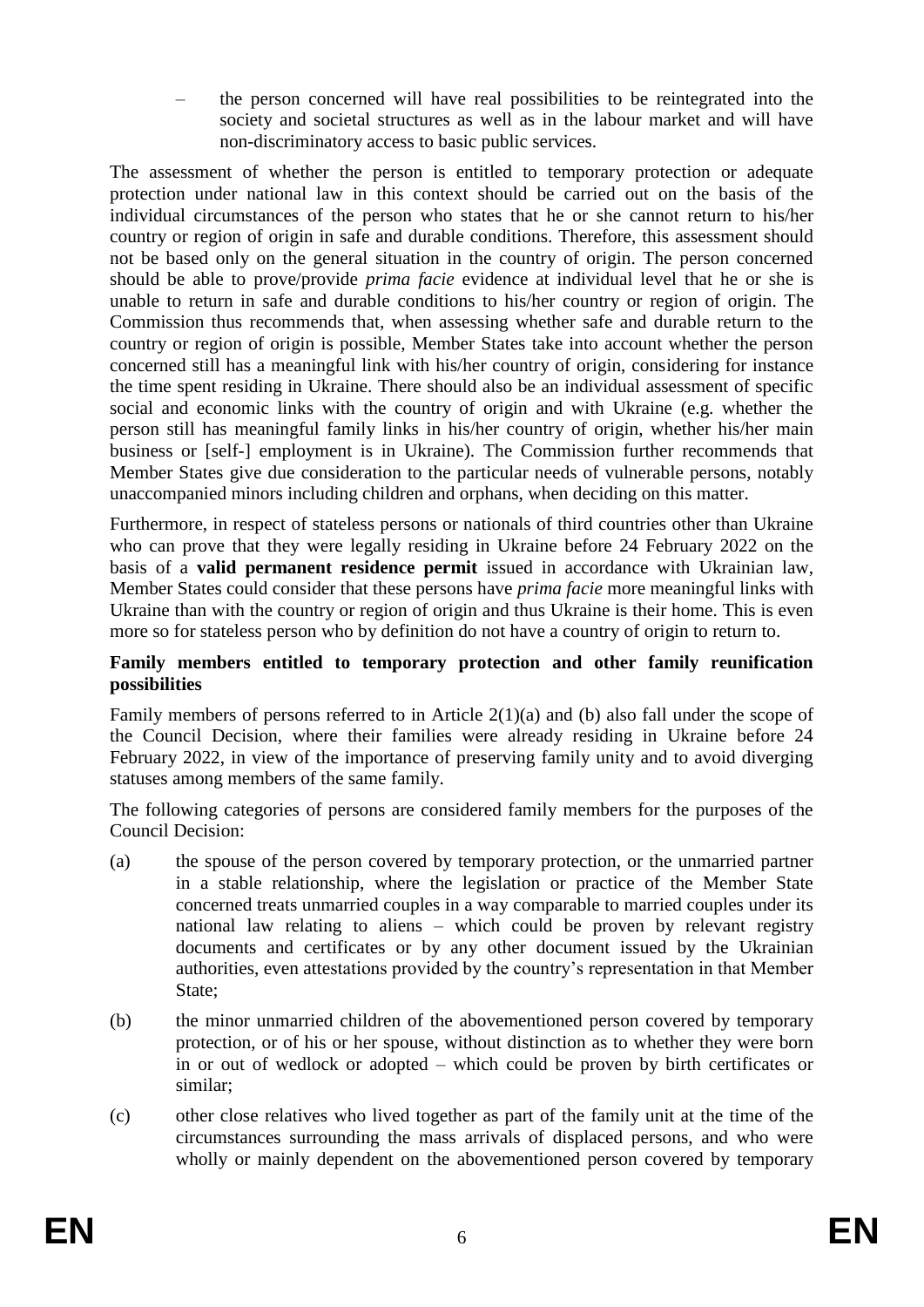protection – which could be proven by residence documents, family register and proof of relevant payments of care. Member States should 'use their margin of appreciation in the most humanitarian way'<sup>4</sup>.

Certain provisions of Directive 2001/55/EC are particularly relevant for family members: Article 15 of the Directive 2001/55/EC on reuniting family members enjoying temporary protection in different Member States (paragraph 2), consideration for the best interests of a child (paragraph 4), solidarity as regards the transfers for the purpose of family reunification (paragraph 5), issuance and withdrawal of documents after reunification (paragraph 6), cooperation and information exchange (paragraph 6 and 7) apply.

The Commission underlines that, in the case of stateless persons and nationals of third countries other than Ukraine, who can prove that they were legally residing in Ukraine before 24 February 2022 on the basis of a **valid permanent residence permit** issued in accordance with Ukrainian law, and who are unable to return in safe and durable conditions to their country or region of origin, their family members are not entitled to temporary protection or adequate national protection under the Council Decision. Although the Council Decision does not require that family members of persons referred to in Article 2(2) benefit from temporary protection as provided for in Directive 2001/55/EC or adequate protection under the national law of the Member States, the Commission encourages Member States to extend the application of temporary protection or adequate protection under national law to family members of those persons.

Moreover, both persons entitled for temporary protection and those who are not might also benefit from:

- family reunification under Directive 2003/86, if they are family members of a third-country national legally residing in a Member State and comply with the conditions set out in that Directive;
- the rights set out in Directive 2004/38 if they are family members of an Union citizen having exercised his or her freedom of movement.

Acquisition of rights under Directive 2003/86, Directive 2004/38/EC or national law of the Member States concerned cannot lead to the loss of the temporary protection for those who are entitled to it. Subject to the continued fulfilment of the relevant conditions, these residence rights would nonetheless allow these persons to continue residing legally in the concerned Member State after the end of temporary protection comes to an end in accordance with Article 6 of the Directive 2001/55/EC.

#### **Persons who are not entitled to temporary protection or adequate national protection pursuant to the Council Decision and possibility to extend temporary protection to this category of persons (Article 7(1) Temporary Protection Directive)**

The following categories of displaced persons are in principle not entitled to temporary protection as provided for in Directive 2001/55/EC or adequate protection under national law:

(1) Ukrainian nationals, residing in Ukraine who have been **displaced from Ukraine before 24 February 2022 or who found themselves outside Ukraine** before that date, for instance because of work, study, holidays, family or medical visits or other reasons;

<sup>1</sup> <sup>4</sup> Communication from the Commission to the European Parliament and the Council on guidance for application of Directive 2003/86/EC on the right to family reunification, 3 April 2014, COM/2014/0210 final.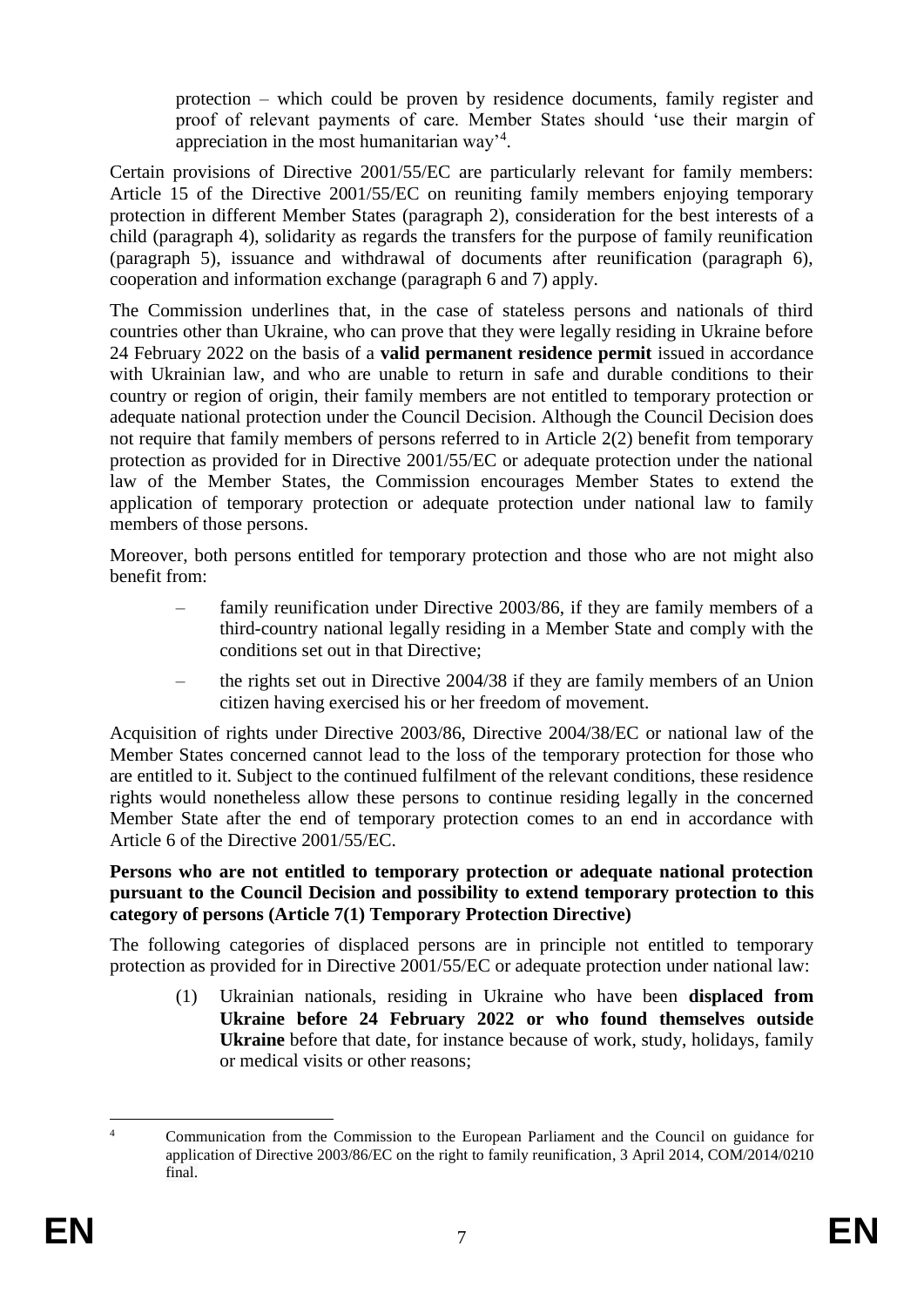- (2) stateless persons or nationals of third countries other than Ukraine, who were benefiting in Ukraine from international protection status or equivalent Ukrainian refugee protection before 24 February 2022 and who have been **displaced from Ukraine before 24 February 2022 or who found themselves outside Ukraine**, for instance because of work, study, holidays, family or medical visits or other reason before that date;
- (3) stateless persons and nationals of third countries other than Ukraine, who can prove that they were legally residing in Ukraine before 24 February 2022 on the basis of a **valid permanent residence permit** issued in accordance with Ukrainian law, and **who might be able to return in safe and durable conditions to their country or region of origin.**

Moreover, the following categories of displaced persons are also not entitled to temporary protection as provided for in Directive 2001/55/EC or adequate protection under national law:

- (4) stateless persons, and nationals of third countries other than Ukraine, residing legally in Ukraine **on a short term basis before 24 February 2022**, such as students and workers, and **who are unable to return** in safe and durable conditions to their country or region of origin;
- (5) stateless persons, and nationals of third countries other than Ukraine, residing legally in Ukraine **on a short term basis before 24 February 2022,** such as students and workers, and who **are able to return** in safe and durable conditions to their country or region of origin;

Nevertheless, in accordance with Article 7(1) of Directive 2001/55/EC, Member States may extend temporary protection as provided for in the Directive to additional categories of displaced persons over and above those to whom the Council Decision applies, where they are displaced for the same reasons and from the same country or region of origin, and notify the Council and the Commission immediately. Article 2(3) of the Council Decision specifically refers in that regard to other persons, including to stateless persons and to nationals of third countries other than Ukraine, who were residing in Ukraine and who are unable to return in safe and durable conditions to their country of origin.

In line with recital 14 of the Council Decision, the **Commission strongly encourages Member States to consider extending temporary protection in particular to those who fled Ukraine not long before 24 February 2022 (persons listed under points 1 and 2 above)** as tensions increased or who found themselves in the territory of the Union or of another third country (e.g., on holidays or for work or family reasons) just before that date and who, as a result of the armed conflict, cannot return to Ukraine.

This is because these persons will in any event not be able to return to Ukraine as their country of origin or refuge in the current context. The alternative is to provide them immediate access to asylum procedures and have their cases prioritised since these people require immediate protection in the same way in which Ukrainians fleeing on 24 do.

Granting them temporary protection would also be to the advantage of the Member State in view of the simplicity of the procedure, thereby further reducing the risk of overburdening the asylum system.

In addition, with regard to stateless persons and nationals of third countries other than Ukraine, who can prove that they were **legally residing in Ukraine before 24 February 2022 on the basis of a valid permanent residence permit (persons listed under point 3 above)** issued in accordance with Ukrainian law, as mentioned above (in the section referred to 'safe and durable' condition) Member States could consider that these persons have *prima*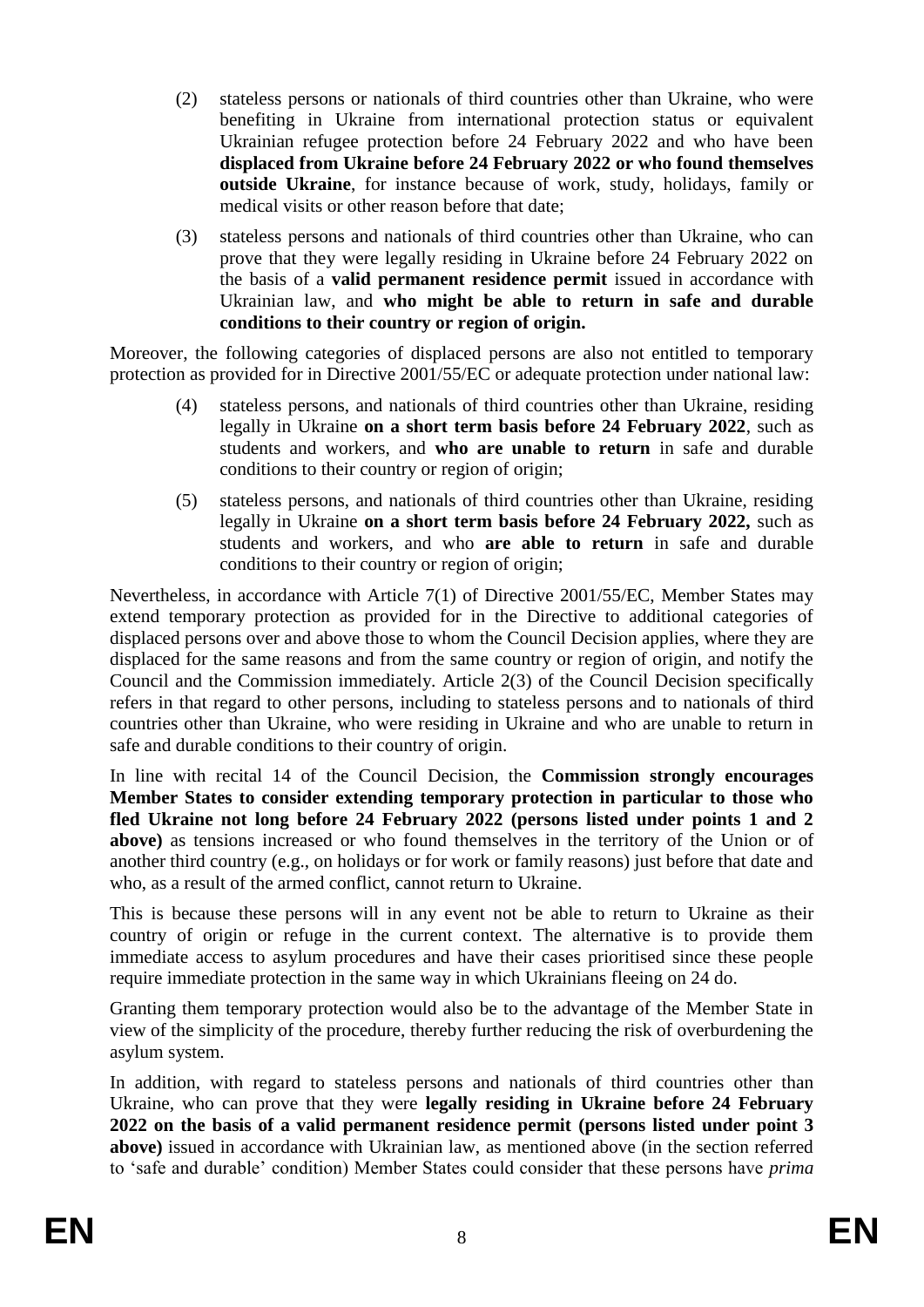*facie* more meaningful links with Ukraine than with the country or region of origin and thus Ukraine is their home. This is even more so for stateless person who by definition do not have a country of origin to return to.

In any event, as referred to in recital 13, persons who are not entitled to temporary protection or adequate protection under national law and are able to return in safe and durable conditions to their country of origin, should be admitted into the Union, even where they do not meet all the entry conditions set out by the Schengen Borders Code, in order to ensure safe passage with a view to returning to their country or region of origin. The Commission encourages the Member States to proactively cooperate with the concerned third countries in view of safe repatriation of the latter's citizens. This is without prejudice to the right of persons not falling under the scope of the Council Decision to access the asylum procedure.

**Member States should immediately notify to the Council and the Commission** in accordance with Article 7 of Directive 2001/55/EC if they have extended the application of temporary protection beyond what is required by the Council Decision. The Commission considers that Member States should notify the Commission via THEMIS/Directives, which is the official channel for communicating transposing and implementing rules.

### **Persons that can be excluded from temporary protection (Article 28 Temporary Protection Directive)**

Member States are allowed to exclude a displaced person from temporary protection in case they have serious reasons for considering that the person committed a crime against peace, a war crime, or a crime against humanity, a serious non-political crime outside the Member State of reception prior to admission to that Member State as a person enjoying temporary protection, or if the person is found guilty of acts contrary to the purposes and principles of the United Nations.

Member States are also allowed to exclude a displaced person from temporary protection where there are reasonable grounds for regarding that person as a danger to the security of the host Member State or a danger to the community of the host Member State.

The Commission strongly recommends that Member States, before issuing a residence permit to beneficiaries of temporary protection or adequate protection under national law**,** consult the relevant international, EU and national databases, and in particular the alerts on persons, and documents in the Schengen Information System (SIS), allowing them to proceed with the necessary security check (see below section 4 for more details).

# **Children**

Estimates suggest children (persons below 18 years old) represent more than half of the population who has been leaving Ukraine since 24 February 2022 due to the war<sup>5</sup>. In line with the 2017 Communication on the protection of children in migration<sup>6</sup>, the protection of migrant children arriving from Ukraine is a top priority for the EU. The recommendations made by the Commission in that context in order to strenghten the protection of all migrant children, irrespective of their status, remain valid in the light of the Ukrainian crisis.

Full protection and swift access to the specific rights of children (education, healthcare, including preventive care and mental health care, and, psychosocial assistance) as well as any necessary support services to secure the child's best interest and wellbeing to all children

 $\overline{5}$ <sup>5</sup> [https://www.unicef.org/press-releases/one-week-conflict-ukraine-half-million-children-become](https://www.unicef.org/press-releases/one-week-conflict-ukraine-half-million-children-become-refugees)[refugees.](https://www.unicef.org/press-releases/one-week-conflict-ukraine-half-million-children-become-refugees) (published on 3 March 2022). Updated info on arrivals to the EU can be accessed here: [https://data2.unhcr.org/en/situations/ukraine.](https://data2.unhcr.org/en/situations/ukraine)

 $6 \overline{COM(2017) \ 211 \ \text{final of} \ 12.4.2017.}$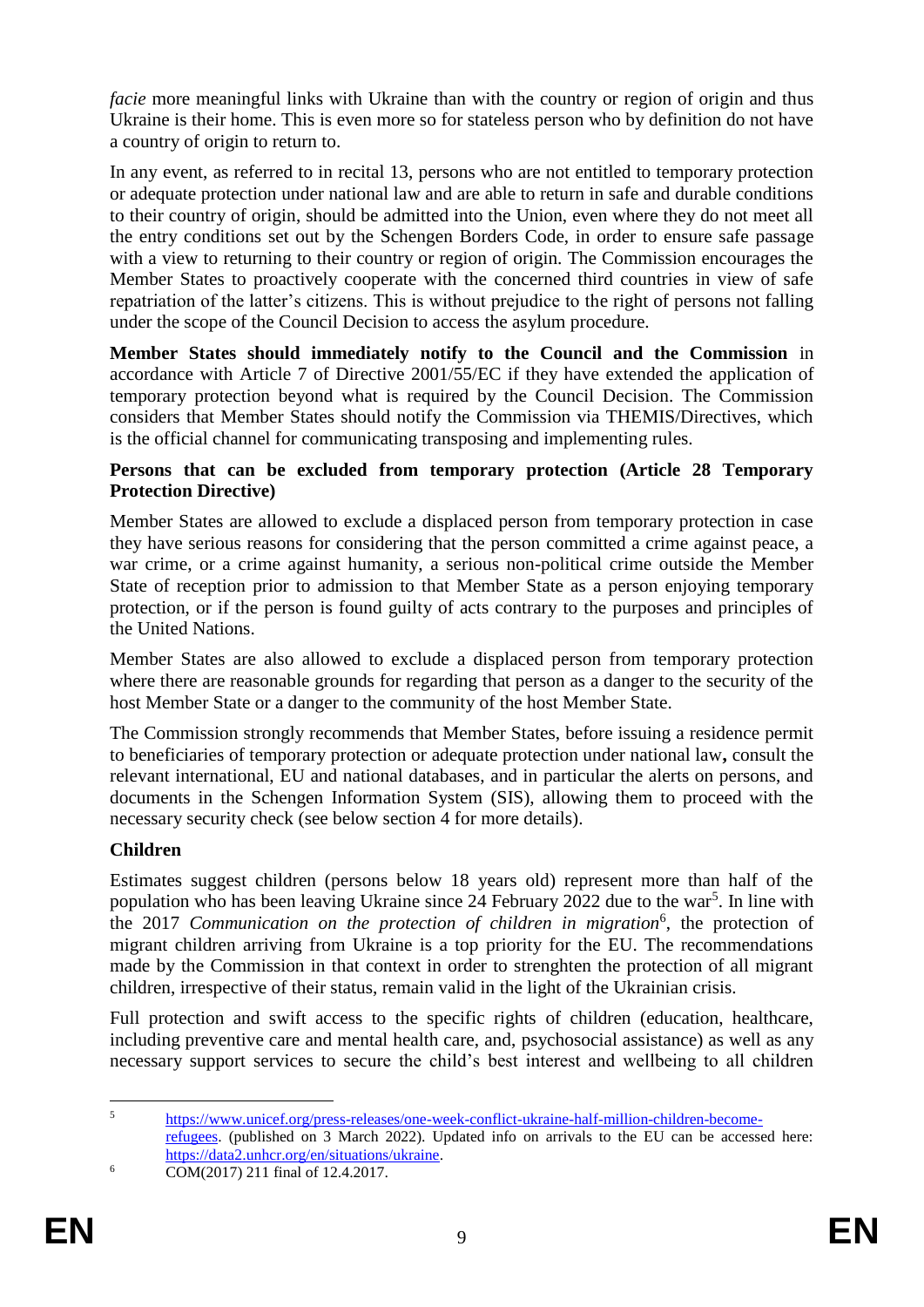fleeing from the Ukrainian conflict, must be ensured.<sup>7</sup> The opinion of the children must be heard and taken into account, in accordance with age and degree of maturity. An integrated child protection response should be ensured, with cooperation and coordination of relevant authorities.

Specific obstacles often faced by migrant children (e.g. language barriers) with access to decent housing, quality education and other social services should be duly taken into account and addressed.

Member States are encouraged to ensure that all children are provided, in a child-friendly and age- and context- appropriate manner, with relevant information on the situation, their rights and on procedures and services available for their protection. Member States are also encouraged to ensure that those working with children – from their arrival at EU borders – are appropriately trained and child protection professionals are involved where relevant.

All decisions or actions to be taken in relation to children must be based on the principle of the best interests of the child as the primary consideration.

The situation of unaccompanied and separated or orphan children is addressed in more detail in section 5.

# **Access to education for minors (Article 4(1) Temporary Protection Directive)**

Pursuant to Article 14(1) of Directive 2001/55/EC, Member States shall grant access to their education system to persons under 18 years old enjoying the temporary protection status under the same conditions as their own nationals and EU citizens. Member States may limit such access to the state education system. The Commission considers that the same applies to minors benefitting from adequate protection under national law, as referred to in Article 2(2) of the Council Decision. Where, necessary, documents showing the level of education achieved in Ukraine (e.g. graduation of secondary school, level A1 in English, etc.,) shall be taken into account.

The Commission recommends that support measures, such as preparatory classes, be provided to children to facilitate their access to and participation in the education system. Such support measures include supporting the acquisition of knowledge of the host country language (in mainstream education or through preparatory classes leading to a quick transition into regular education), assessing of pupils' competence levels, providing guidance to pupils and parents about the host country, psychological support, and supporting to the teachers and other education professional welcoming refugees.

Access to education for minors shall be ensured, as soon as materially possible where it is clear that they meet the conditions for temporary protection or adequate protection under national law, even where the procedure for issuing residence permits is still pending. This can be evidenced on the basis of identity documents of the minors or any other official documentation that can be adduced to prove identity.

In the same vein, the Commission advises that access to education for unaccompanied minors should be facilitated as soon as possible, even where procedures for the appointment of a guardian/representative and for determining the type of care that the child is entitled to are ongoing.

Member States should also support access to early childhood education and care, as well as vocational training, under the same conditions as their own nationals and other Union citizens.

 $\frac{1}{7}$ In line with the UN Convention on the Rights of the child, the EU Strategy on the rights of the child and relevant EU acquis.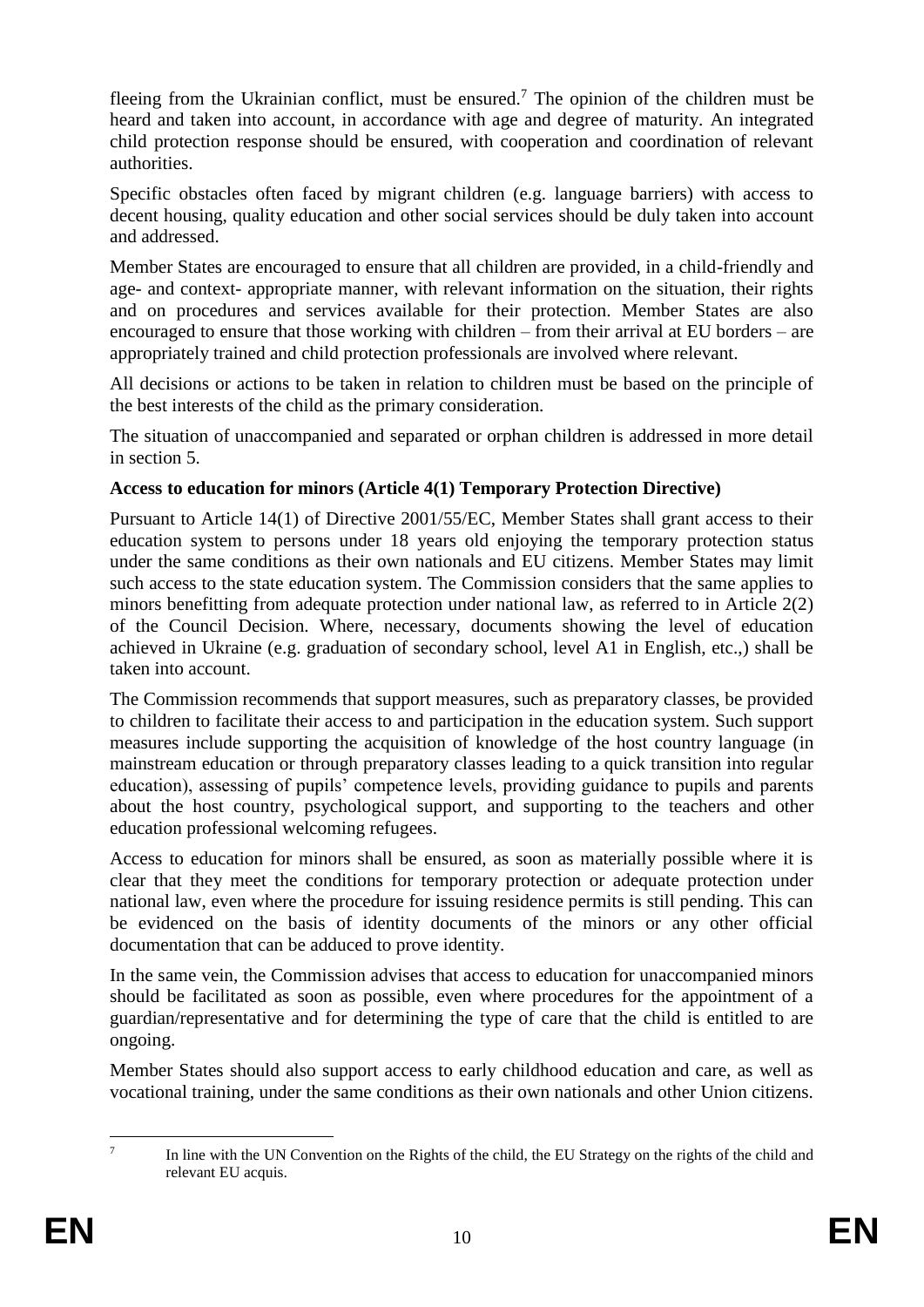### **2. RIGHT TO MOVE FREELY**

### **Right to move before the issuance of the residence permit**

With a view to ensuring preparedness in the Member States where the persons entitled to temporary protection or adequate protection under national law are intending to avail themselves of their rights, the Commission recommends that the authorities of the Member States of first entry ask the persons concerned who want to move to another Member State, to indicate to which Member State s/he will be going. The purpose of these questions should be to get an indication of the number of persons intending to move to specific Member States. The Member States of first entry should communicate the information gathered on an anonymous basis (number of persons expected to join Member State X, Y, Z) via the Blueprint Network.

Ukrainian nationals holding biometric passports or other third country nationals who are exempt from the requirement to be in possession of a short-stay visa for entering the Union, have the right to move freely within the Schengen area after being admitted into the territory for a 90-day period within a 180-day period. They are therefore able to travel to the Member State in which they want to enjoy the rights attached to temporary protection and to join their family and friends across the significant Ukrainian diaspora networks that currently exist across the Union.

For persons who are not visa exempted (e.g. because they do not hold a biometric passport) and do not hold a short-stay visa or a long stay visa or residence permit issued by a Member State, and who are entitled to temporary protection or adequate protection under national law, the Commission reminds that in accordance with Article 8(3) of Directive 2001/55/EC, Member States must provide to persons entitled to temporary protection or adequate protection under national law, every facility for obtaining the necessary visas, including transit visas, for the purpose of being admitted to their territories. Formalities must be reduced to a minimum because of the urgency of the situation. If the person intends to avail of his/her rights in a Member State other than the Member State of first entry, the Commission recommends that, the Member State of first entry issues a visa at the border crossing point (or at inland spot to avoid congestion) for 15 days (in accordance with Article 35(3) of the Visa Code<sup>8</sup>). This way the person concerned would be able to move within the Schengen area<sup>9</sup>. Visa issued at the borders or near the border crossing point on the basis of Article 35 of the Visa Code, valid for 15-day can be extended later in case of need (cf. Article 33 Visa Code). Data relating to the application and issuance of such a visa should be registered in VIS in line with applicable rules<sup>10</sup>. The Commission recommends that visas should be free of charge or their cost reduced to a minimum.

If the person entitled to temporary protection or adequate protection under national law arrives at the border of an EU Member States not applying the Schengen *acquis* in full and therefore not issuing Schengen visas, and wants to move to another Member State to avail of his/her rights, different options could be envisaged. Member States applying the Schengen *acquis* in full can issue Schengen visas at their consulates in Member States not applying the Schengen *acquis* in full. They could also issue Schengen visas to the persons entitled to

<sup>1</sup> <sup>8</sup> Regulation (EC) No 810/2009 of the European Parliament and of the Council of 13 July 2009 establishing a Community Code on Visas (Visa Code), OJ L 243, 15.9.2009, p. 1–58.

<sup>&</sup>lt;sup>9</sup> This only applies to nationalities not subject to prior consultation of the central authorities of other Member States before a visa is issued (Article 22 of the Visa Code)

<sup>&</sup>lt;sup>10</sup> Regulation (EC) No 767/2008 of the European Parliament and of the Council of 9 July 2008 concerning the Visa Information System (VIS) and the exchange of data between Member States on short-stay visas (VIS Regulation), OJ L 218, 13.8.2008, p. 60–81.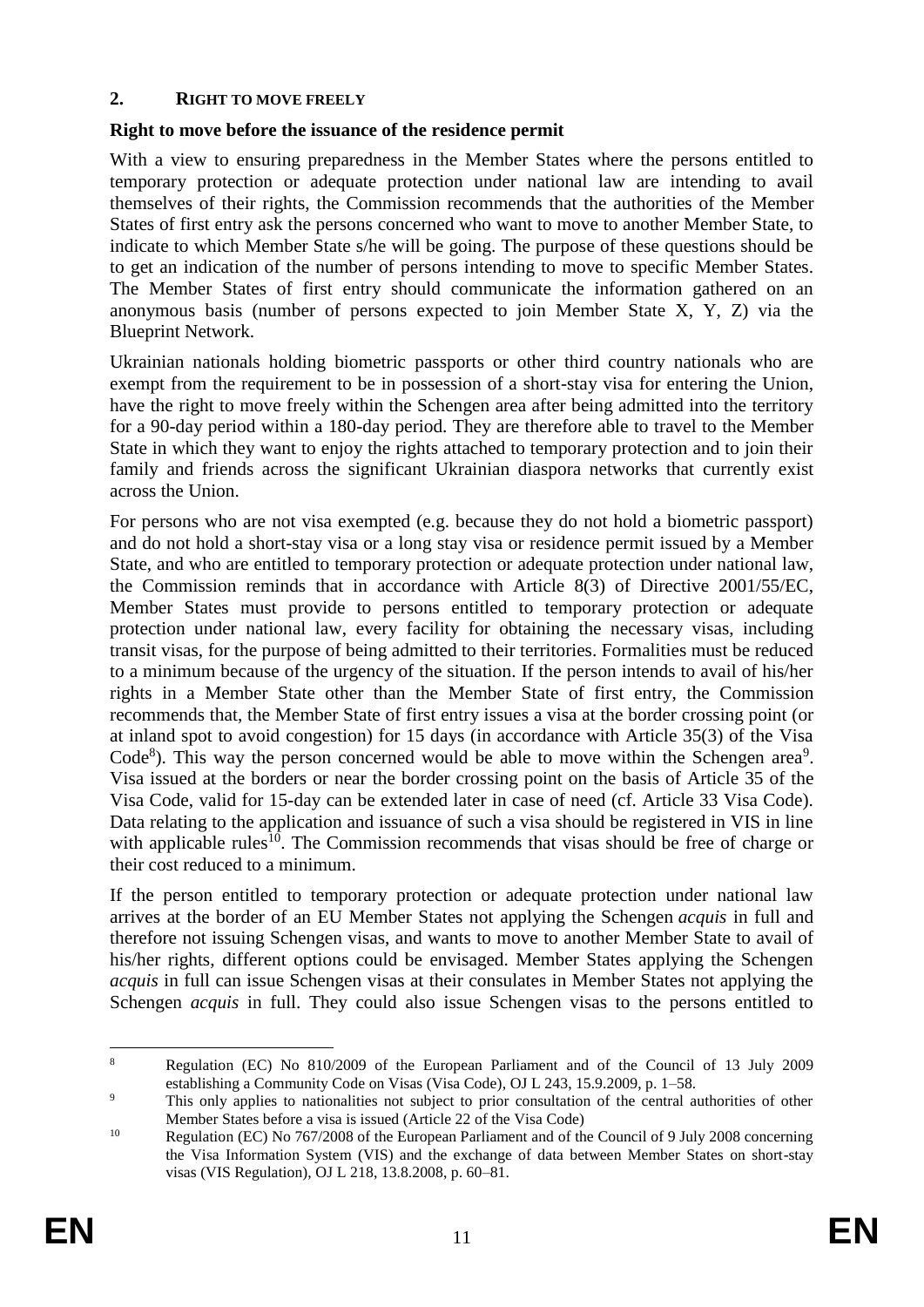temporary protection or adequate protection under national law upon arrival in the Member State concerned.

In line with the operational guidelines on external borders management<sup>11</sup>, the Commission recommends that Member States do not impose financial penalties on carriers transporting persons entitled to temporary protection or adequate national protection arriving from a Member State, and who are not in possession of the required documentation to enter the Member State of destination. Member States should ensure that airlines are informed thereof.

More generally, where the person concerned is not in possession of a valid travel document, the Commission recommends extending the use of the model transfer form included in Annex I of Directive 2001/55/EC, in which the Member State of first entry can indicate the Member State where the person concerned is intended to travel to avail him/herself of the rights attached to temporary protection.

The Solidarity Platform can be used as a basis for Member States to coordinate assistance with regard to transfer of persons who do not have the means to travel to the Member State where they want to enjoy temporary protection or adequate national protection. However, personal data should only be exchanged via the DubliNet Secure channel.

# **Right to move freely after the residence permit is issued**

Once a Member State has issued a residence permit in accordance with Article 8 of the Directive 2001/55/EC, the person enjoying temporary protection has the right to travel to other Member States than the one issuing the residence permit for 90 days within a 180-day period. If such a person subsequently moves to another Member State, where he/she receives another residence permit under temporary protection, the first residence permit issued and its ensuing rights must expire and be withdrawn, in accordance with the spirit of Articles 15(6) and 26(4) of Directive 2001/55/EC.

It has to be noted that, with a view to supporting Member States who are the main entry points of the mass arrival of displaced persons fleeing war from Ukraine covered by the Council Decision and to promote a balance of efforts between all Member States, Member States agreed not to apply Article 11 of Directive 2001/55/EC in relation to persons enjoying temporary protection in a given Member State in accordance with the Council Decision and who moved to another Member State without authorisation, unless on a bilateral basis Member States agree otherwise<sup>12</sup>.

# **3. REGISTRATION (ARTICLE 10 TEMPORARY PROTECTION DIRECTIVE)**

Under Article 10 of Directive 2001/55/EC, Member States are obliged to register the personal data (name, nationality, date and place of birth, marital status, and family relationship) of the persons enjoying temporary protection on their territory. When doing so, if not already done, the Members States should consult relevant international, EU and national databases during their checks and investigations, and in particular the alerts on persons and documents in the Schengen Information System (SIS).

Under the current legal basis, Eurodac or other EU large-scale IT systems and databases cannot be used for registration of beneficiaries of temporary protection. Therefore, the Commission advises Member States to register these persons in their national registers for foreigners or other national registers in full respect of the General Data Protection Regulation.

 $11$ Commission Communication providing operational guidelines for external border management to facilitate border crossings at the EU-Ukraine borders, C(2022) 1404 final, p.6.

<sup>12</sup> https://data.consilium.europa.eu/doc/document/ST-6826-2022-ADD-1/en/pdf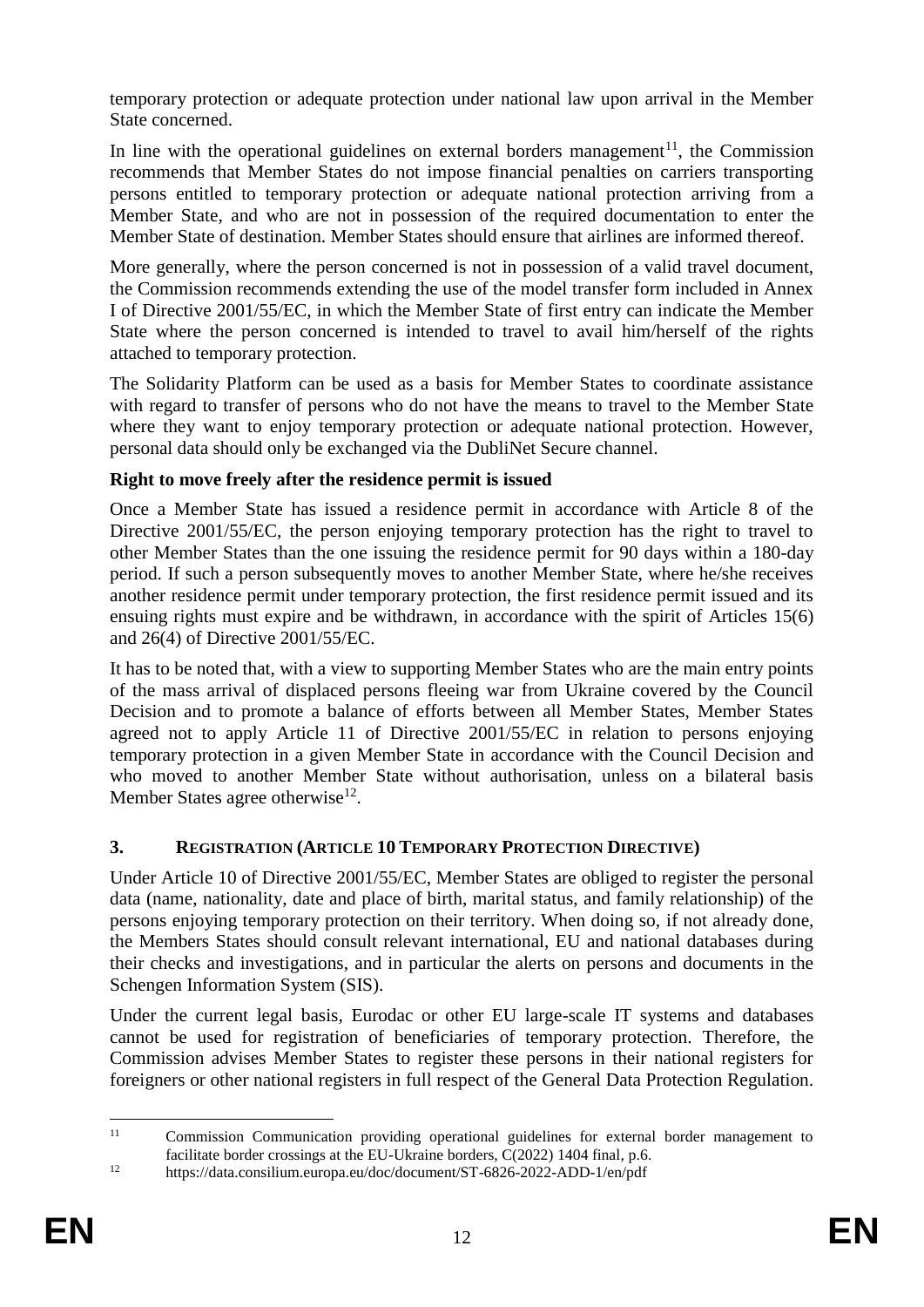Member States should not register any other personal data than that covered by Annex II of Directive 2001/55/EC.

The challenge of working only through national data bases limits the capacity to exchange information for instance to trace and detect if the same person is benefiting from the rights attached to temporary protection in more than one Member State. The Commission, with the support of the European Union Asylum Agency, is ready to work with Member States in addressing this challenge, by for instance providing a platform for exchange of information.

Where the information on specific persons registered in accordance with Annex II of Directive 2001/55/EC needs to be exchanged with other Member States, for the purposes of the Directive (such as in the case of family reunification or if additional enquiries are required about a specific case) this data can be exchanged via the secured channel DubliNet.

### **4. RESIDENCE PERMIT (ARTICLE 8 OF THE TEMPORARY PROTECTION DIRECTIVE)**

Member States must provide persons enjoying temporary protection with residence permits for the duration of the protection and issue documents or other equivalent evidence for that purpose, in accordance with Article 8(1) of Directive 2001/55/EC. Temporary protection as introduced by the Council Decision lasts one year from the entry into force of the Decision, i.e. from 4 March 2022 until 4 March 2023, in accordance with Article 4(1) of Directive 2001/55/EC.

The residence permit would then serve as a document to prove their status with other authorities, such as employment offices and services, schools, hospitals. The Commission wants to underline that the period of one year is an objective one, i.e. lasts until 4 March 2023 regardless of when the residence permit was issued. Hence, the end date for all residence permits issued under the Council Decision shall be 4 March 2023, in line with Article 4(1) of Directive 2001/55/EC.

If during this period the Council does not take a Decision, on a proposal from the Commission, to end the temporary protection, it will be extended automatically by six months, i.e. until 4 September 2023, and again by six months, i.e. until 4 March 2024. The obligation to issue/extend residence permits would continue for these periods. With a view to reducing the administrative burden of the renewal of the permits, Member States may grant the residence permit already for two years, knowing that at any time the temporary protection can end in accordance with Article 6(1)(b) of the Directive. If the Member States do not make use of this possibility, they will have to renew the residence permits for six-month periods twice.

On the other hand, if the Council takes a Decision, on a proposal from the Commission in accordance with Article 6(1)(b) of Directive 2001/55/EC, to end temporary protection before these dates, the residence permits issued, as being only declaratory (as it is the Decision itself which is constitutive of rights), would become invalid and should be withdrawn. Member States should publish via their national procedures and channels that all residence permits under temporary protection have become invalid on the specific date.

For the purpose of granting rights related to the temporary protection or adequate protection under national law, where applicable, the Commission recommends Member States facilitate the opening of a bank account and access to relevant services on the basis of an identification document or equivalent identification solution accepted by Member States and of proof of entry to the EU on or after 24 February 2022, even where the procedure for issuing a residence permit is still pending.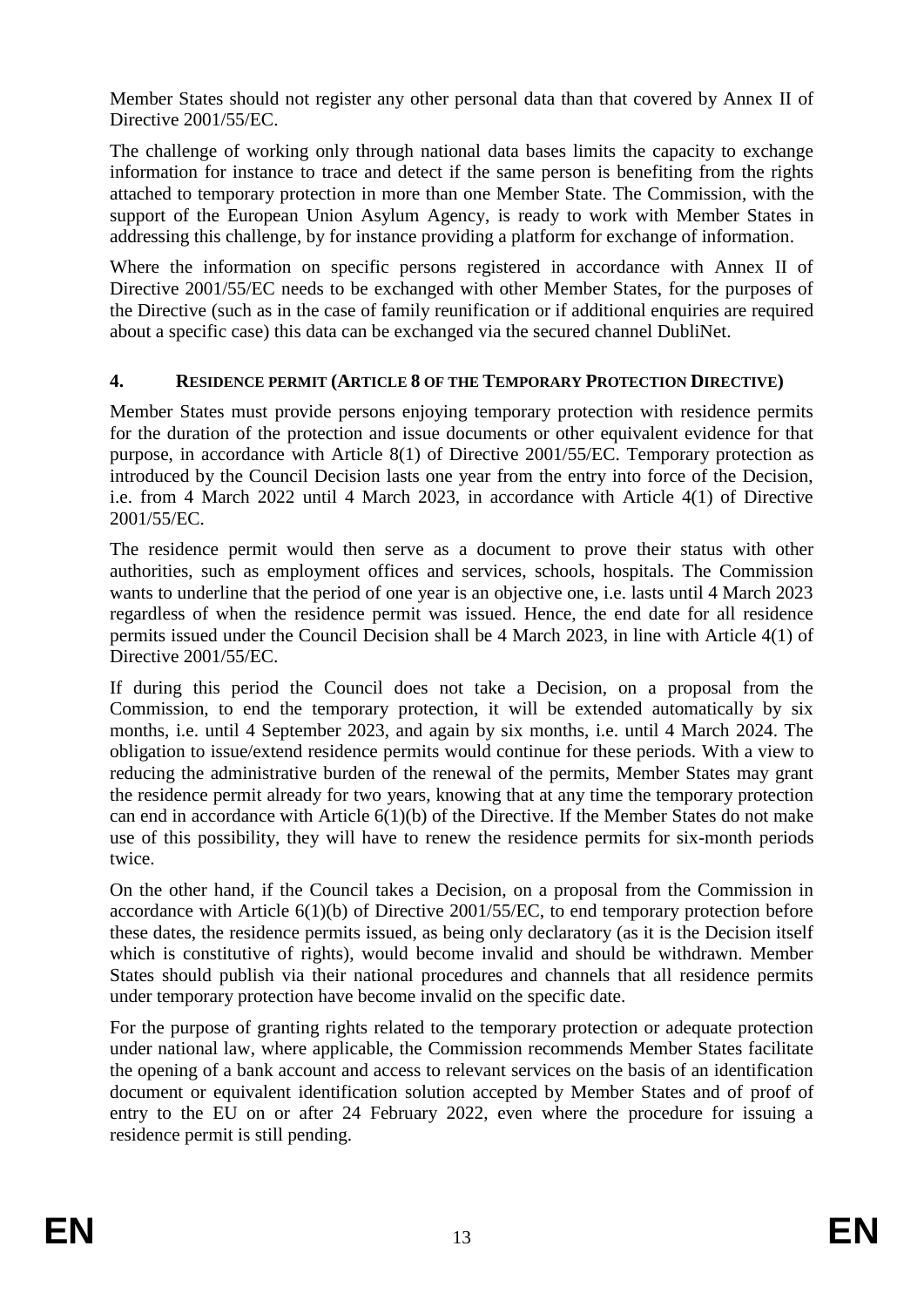The Commission strongly recommends that Member States, before issuing a residence permit to beneficiaries of temporary protection or adequate protection under national law**,** consult relevant international, EU and national databases during their checks and investigations, and in particular the alerts on persons and documents in the Schengen Information System (SIS).

Member States should enter data on smugglers, traffickers in human beings and other perpetrators of serious crime or their accomplices in the SIS as early as possible. The results of checks depend on the quality of data input by Member States issuing the alerts. The Commission therefore reminds issuing Member States to include all available relevant data. The system allows issuing Member States to link operationally connected alerts. Hence, issuing Member States are also encouraged to make the best possible use of all SIS functionalities. A renewed SIS will enter in operation in the coming months (2022), and we expect Member States to swiftly implement and also make the best use possible of the new functionalities.

# **5. UNACCOMPANIED MINORS (ARTICLE 16 TEMPORARY PROTECTION DIRECTIVE)**

Since the beginning of the Russian invasion against Ukraine, Europe has witnessed an unprecedented wave of solidarity towards persons fleeing Ukraine, in particular children. European families, individuals or associations have travelled to the EU border with Ukraine to take charge of Ukrainian children whose parents remained in Ukraine.

The Commission wants to stress that, in the application of the legal safeguards specific to unaccompanied minors and separated children, the objective is to achieve the right balance between the degree of flexibility required to allow solidarity to function effectively and the need to ensure that the basic guarantees and safeguards for unaccompanied children are respected and therefore their protection is fully ensured.

This solidarity is without prejudice to the obligation for Member States authorities to comply with the specific requirements set out in Directive 2001/55/EC and to comply with Article 24 of the Charter when implementing that Directive and the Council decision. Pursuant to Article 16(1) of Directive 2001/55/EC, the Member States must appoint as soon as possible guardians/legal representatives for the unaccompanied minors benefitting from temporary protection on their territory, including where necessary by appointing a temporary guardian pending the appointment of the permanent guardian, or, by ensuring the representation by an organisation which is responsible for the care and well-being of minors, or by any other appropriate representation.

Representation may be ensured by a legal guardian, by an organisation which is responsible for the care and well-being of minor, or by any other appropriate representation. The Commission considers that 'appropriate representation' necessarily requires that it be suited to the specific needs of minors and, in particular, to assess and act in the best interests of the child. Representation can only be ensured by individuals who hold no record of previous child-related crimes ('vetting').

Representation must be ensured as soon as possible in the **Member State of first entry**, by ensuring the presence, at all points of the procedures where the best interests of the child must be taken into consideration for taking a decision regarding the child, of a representative of the child protection services, or, where necessary, individuals or organisations appointed to act on behalf of the child protection services. This representative does not need to be appointed specifically in relation to each unaccompanied minor, it will be sufficient to be given a general mandate to assist where necessary to ensure that the best interests of the unaccompanied children are taken into account.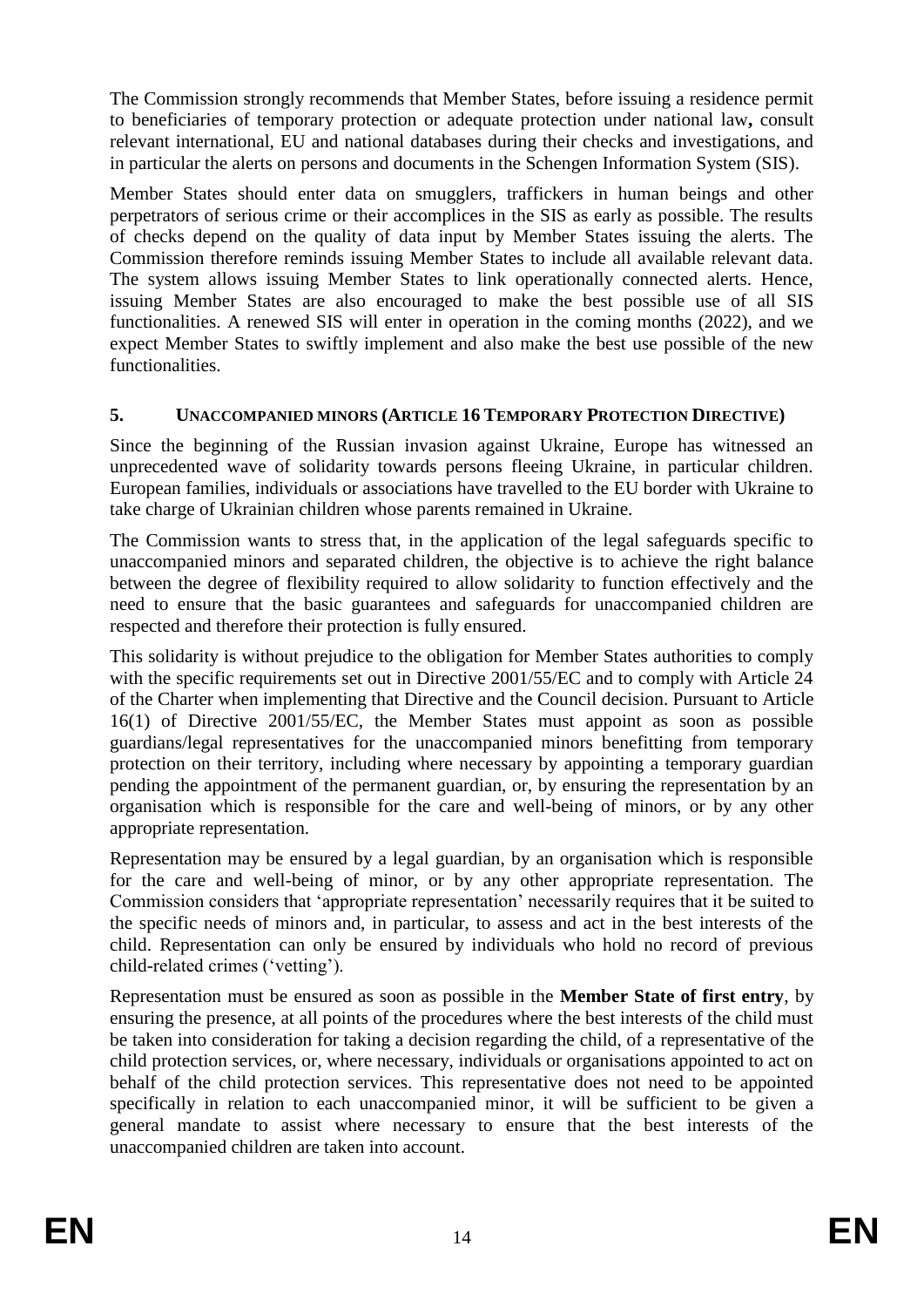In the cases of:

- (1) unaccompanied minors who are continuing their journey towards another Member State in order to be reunited with a family member within the meaning of Article 15 of Directive 2001/55/EC, or
- (2) unaccompanied minors who are taken in charge by non-related known individuals (who were already with them during the previous part of the journey), or public or private organisations from other Member States with a view to being provided care in the latter,

the Member State of first entry should as a minimum ensure that:

- (1) The identity of the children and that of the adults with whom the children are continuing their journey, as well as the declared Member State of destination, are registered in the Member State of first entry by the competent authorities in accordance with national law before the child/children and the accompanying adults continue their journey;
- (2) Swift checks are put in place and enacted at the time of the above-mentioned registration, for preventing and detecting possible cases or risk of abuse or trafficking in human beings; in case of suspected cases of human trafficking Member States should issue a preventive alert in the Schengen Information System;
- (3) A representative of the child protection services as described in the precedent paragraph, is present at the moment of the above-mentioned registration.

Member States should initiate as soon as possible procedures for identifying family members within the meaning of Article 15 of Directive 2001/55/EC that may be residing in other EU Member States, and, where those have been identified, initiate as soon as possible procedures for the reunification with the family members.

Unaccompanied minors who have family members in another Member State who are also beneficiaries of temporary protection, should be reunited with those family members in accordance with the rules set out in Articles 15 and 26 of Directive 2011/95/EC, taking into account the views of the children, in accordance with their age and maturity, and provided it is in their best interest. Unaccompanied minors who have family members residing in another Member States under a different legal regime may also be reunited with them in accordance with other instruments of Union law (e.g. Directive 2003/86, Directive 2004/38, Regulation 604/2013), where applicable, or on the basis of national law. Family reunification procedures should apply without prejudice to family members of the children concerned being able to come to the Member State of first entry to pick them up or to other arrangements agreed in the context of the Solidarity Platform.

For the **Member States of destination**, the Commission recommends setting up a swift procedure for registering the presence of unaccompanied children taking up residence on their territory, and to initiate as soon as possible the procedures for the appointment of the guardian/legal representative and for entrusting the care of the children, as foreseen by national law - subject to the verifications foreseen by the national law, including in terms of making an assessment of the best interests of the child and vetting the adults involved for record of previous child-related offences.

The procedures for entrusting the care of the children may be separate from the procedures for the appointment of guardians/legal representatives for the same children, as foreseen by national law. Where necessary, guardianship/legal representation may also be ensured by an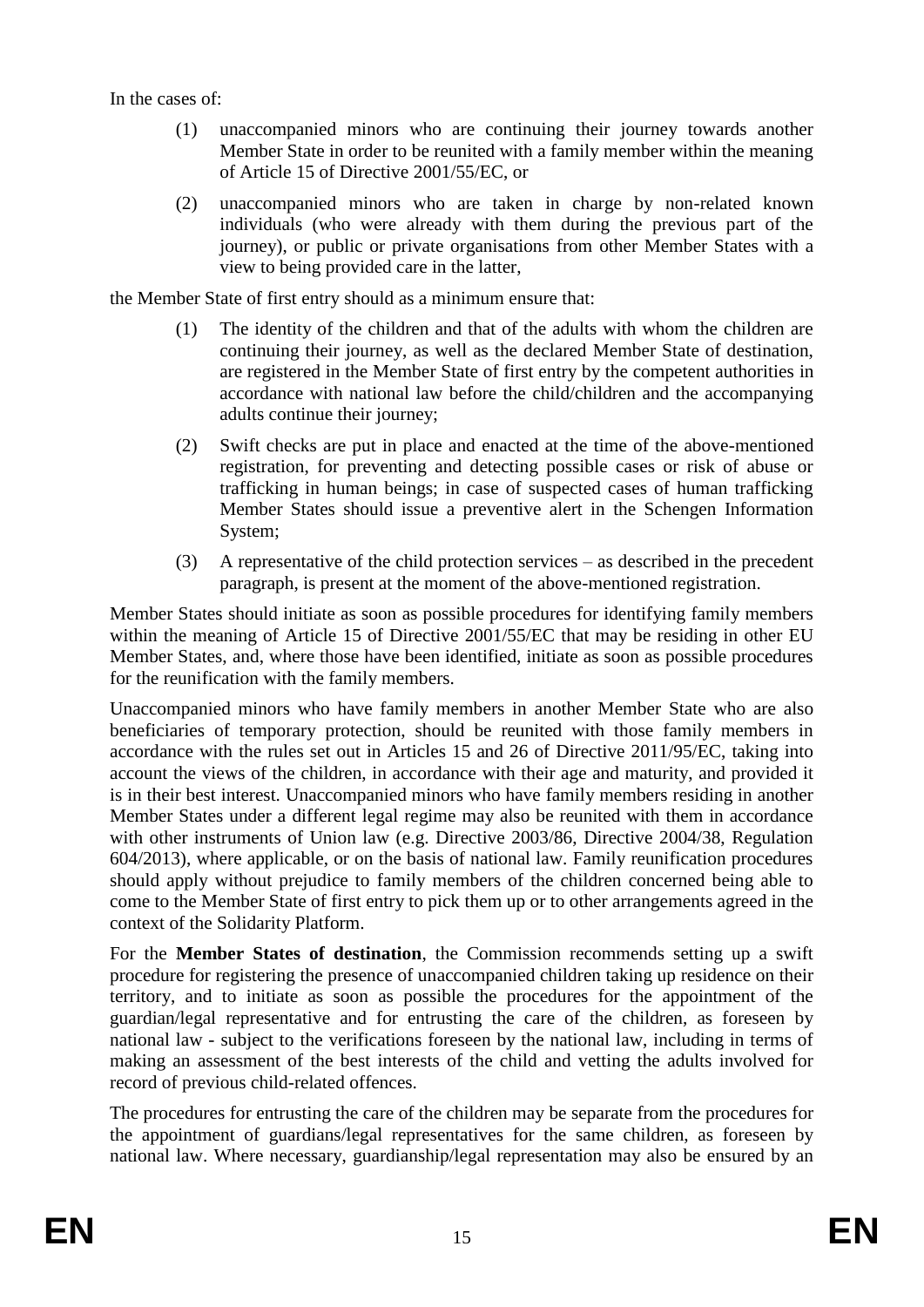organisation which is responsible for the care and well-being of minors, or by any other appropriate representation, as stipulated by Article 16 of the Directive. Foster families and communities/organisations entrusted under national law with the care of unaccompanied minors benefitting from temporary protection should also be provided with family and support allowances for the children taken in charge, as foreseen by the national law of the host Member State.

Pursuant to Article 16(2) of Directive 2001/55/EC, during the period of temporary protection, Member States shall provide for unaccompanied minors to be placed with adult relatives, or with a foster family, or in reception centres with special provisions for minors, or in other accommodation suitable for minors. This is valid both for the Member State of first entry and for Member States where unaccompanied minors would be transferred, where applicable.

Member States must take the necessary steps for enabling the placement. This implies taking into account the view of the children, in accordance with their age and maturity, but also ensuring that the form of placement chosen is suitable for children and in their best interests. Member States must also establish the agreement by the adult person or persons concerned, to the placement of the unaccompanied minor(s) where applicable.

For those unaccompanied children who do not continue their journey towards another Member State in one of the two types of circumstances described above, the Member State of first entry should ensure, in addition to the appointment of a guardian/legal representative, that these children have as soon as possible suitable accommodation<sup>13</sup> (where available, alternatives to institutionalised care – such as foster families or community care, semiindependent living arrangements for teenagers above 16 years old etc. - should be prioritised). access to education and/or vocational training, healthcare (including preventive care and mental health care) and psychosocial assistance.

As foreseen by Article 26 of Directive 2001/55/EC, unaccompanied children who are not continuing their journey after having been taken in charge in one of the circumstances referred to above may be transferred nevertheless to the Member State that is considered to be best placed to take the child in charge, following an assessment of the best interest of the child to be carried out in the Member State of first entry.

The Member States are encouraged to collaborate to facilitate exchange of information and data across the borders about the cases of unaccompanied children who move along different EU jurisdictions.

As mentioned above, we encourage Member States to carry out the necessary checks and make the best use of the Schengen Information System. As soon as the renewed SIS will enter in operation, it will offer the possibility to insert in SIS not only 'reactive' alerts about children who have gone missing, but also 'preventive' alerts on:

- children at risk of abduction;
- children at risk of being taken abroad unlawfully or who need to be prevented from travelling for their own protection;
- vulnerable adults at risk of being taken unlawfully abroad or who need to be prevented from travelling for their own protection;
- collection of information on persons or objects based on enquiries (inquiry checks); and

1

<sup>13</sup> Reference is made to the *Guidance on reception conditions for unaccompanied minors* provided by the EUAA - [https://euaa.europa.eu/sites/default/files/Guidance-on%20reception-%20conditions-%20for](https://euaa.europa.eu/sites/default/files/Guidance-on%20reception-%20conditions-%20for-unaccompanied-children.pdf)[unaccompanied-children.pdf.](https://euaa.europa.eu/sites/default/files/Guidance-on%20reception-%20conditions-%20for-unaccompanied-children.pdf)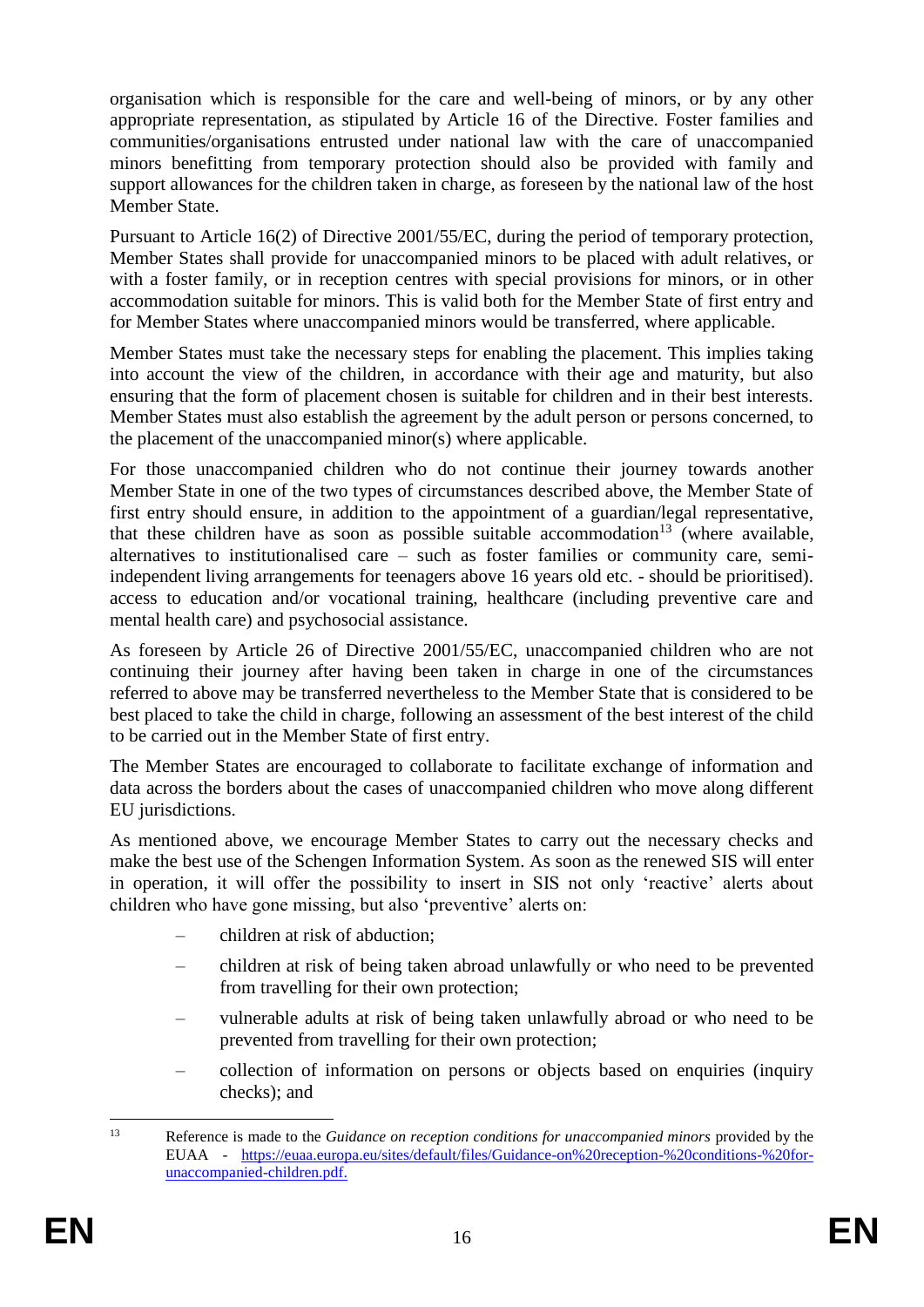– unknown wanted persons for their identification with the use of prints collected from scenes of serious crime.

# **6. TRAFFICKING IN HUMAN BEINGS**

Directive 2011/36/EU (the "EU Anti-trafficking Directive")<sup>14</sup>, and the legislation transposing it in the legal systems of Member States are applicable to the situation of persons fleeing Ukraine, when the conditions set forth in those legal instruments are met. The national legislation transposing the Anti-trafficking Directive includes measures to reduce the risks of, and demand for, all forms of exploitation related to trafficking in human beings.

The majority of people fleeing Ukraine are women and children. Traffickers, in particular organised crime groups, could take advantage of their vulnerability for all forms of exploitation related to trafficking in human beings, and in particular for the purpose of sexual or labour exploitation. Member States are strongly encouraged to put in place adequate prevention measures specifically targeting persons fleeing Ukraine. These may include providing information on the risks of trafficking, in a language that persons fleeing Ukraine are able to understand and, for the cases of unaccompanied children, in a child-friendly and age-appropriate manner, at border crossing points, within the accommodation as well as to the competent authorities and civil society organisation likely to enter in contact with them. Such information should be also available online and contain the number of an emergency hotline that could be contacted in multiple languages on 24/7.

Awareness raising among the key professionals who are likely to come into contact with potential victims of trafficking in human beings and with the receiving communities is key. Particular attention should be placed on unaccompanied minors, due to the enhanced vulnerability created by their situation. Childcare institutions (e.g. orphanages, schools, foster care) should be especially informed about the risks of trafficking and the procedures to follow in such cases.

Appropriate training and instructions to the relevant law enforcement and border authorities would equip them to pay attention to particularly vulnerable categories of persons fleeing Ukraine, with a view to preventing the trafficking in human beings and to identifying potential victims at an early stage. Identification efforts should include emergency hotlines that could be contacted in multiple languages on 24/7 for reporting cases to the competent authorities and for referring victims to the appropriate assistance, support and protection services.

Member States should ensure that their National Referral Mechanism is fully operational to improve early identification, assistance and support to victims of trafficking. Cooperation between the asylum, border, law enforcement and judicial authorities should be ensured both internally and with other Member States. Relevant information on cross-border cases should be shared through the EU police and judicial cooperation channels including Europol and Eurojust.

For the purpose of early identification, assistance and support to victims, national authorities are strongly encouraged to work with civil society organisations. If concrete trafficking cases are detected, the victims should be granted the assistance, support and protection measures set forth in the EU Anti-trafficking Directive as soon as the authorities have a reasonable-grounds indication for believing that the person may have been exploited and unconditionally of their

 $14$ Directive 2011/36/EU of the European Parliament and of the Council of 5 April 2011 on preventing and combating trafficking in human beings and protecting its victims, and replacing Council Framework Decision 2002/629/JHA.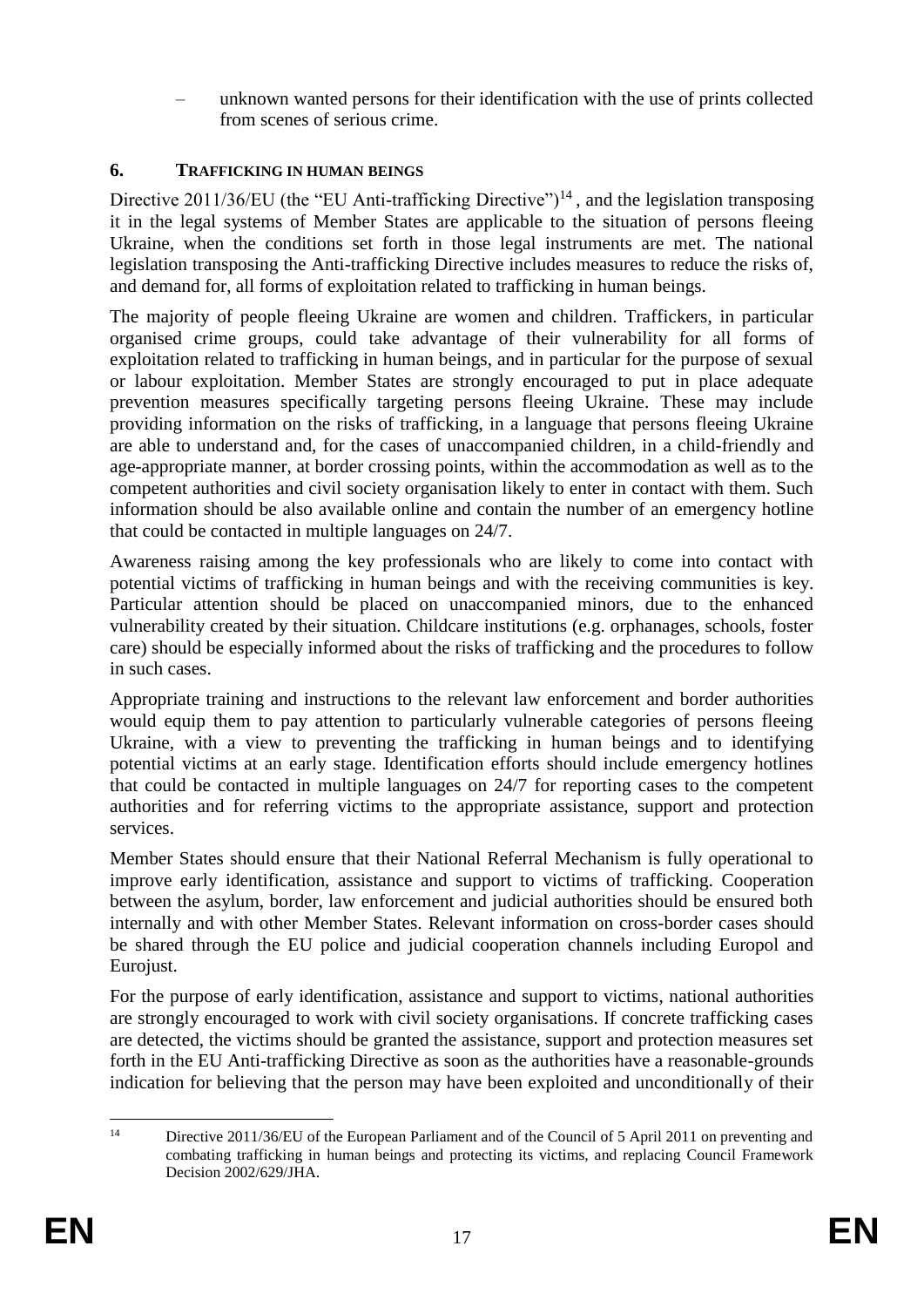willingness to cooperate in criminal investigations, prosecutions or trials. This should include at least standards of living capable of ensuring victims' subsistence through measures such as the provision of appropriate and safe accommodation and material assistance, as well as necessary medical treatment including psychological assistance, counselling and information, and translation and interpretation services where appropriate.

In cases involving child victims, their best interests have to be a primary consideration and they should receive immediate access to assistance, support and protection. Member States shall also ensure durable solutions for unaccompanied minors based on their best interests.

# **7. ACCESS TO THE ASYLUM PROCEDURE**

In accordance with Article 17 Directive 2001/55/EC, the persons enjoying temporary protection have the right to make and lodge an application for international protection at any time. In this case, the provisions of the asylum *acquis*, including the registration of applicants into Eurodac, apply. The same holds true for beneficiaries of adequate protection under national law as referred to in Article 2(2) of the Council Decision.

Without prejudice to the right to make an application for international protection, beneficiaries of temporary protection should be reassured of the rights they would be granted by this status.

Member States may also provide that temporary protection may not be enjoyed concurrently with the status of applicant for international protection while their applications are under consideration (Article 19 of Directive 2001/55/EC).

It is therefore very important that the person is fully informed about which practices the Member State applies this discretionary clause, thereby enabling the person to decide, whether he or she asks for international protection in addition to a residence permit evidencing the person's temporary protection status.

In line with Article 19(2) of Directive 2001/55/EC, where a person entitled to or enjoying temporary protection or adequate protection under national law decides to apply for international protection, and, following examination, refugee status or subsidiary protection is not granted, that person shall enjoy or continue to enjoy temporary protection or adequate protection under national law for the remainder of the period of protection.

Where the examination of an application for international protection has not been completed during the period of temporary protection or adequate protection under national law, it should be completed after temporary protection has ended, in line with Article 17(2) of Directive 2001/55/EC.

# **Application of the Dublin III Regulation**

Where a person entitled to or enjoying temporary protection or adequate protection under national law lodges an application for international protection, Regulation (EU) No  $604/2013^{15}$  ('the Dublin III Regulation') shall apply for determining the Member State responsible for examining that application. According to that Regulation, the responsible

 $15$ <sup>15</sup> Regulation (EU) No 604/2013 of the European Parliament and of the Council of 26 June 2013 establishing the criteria and mechanisms for determining the Member State responsible for examining an application for international protection lodged in one of the Member States by a third-country national or a stateless person.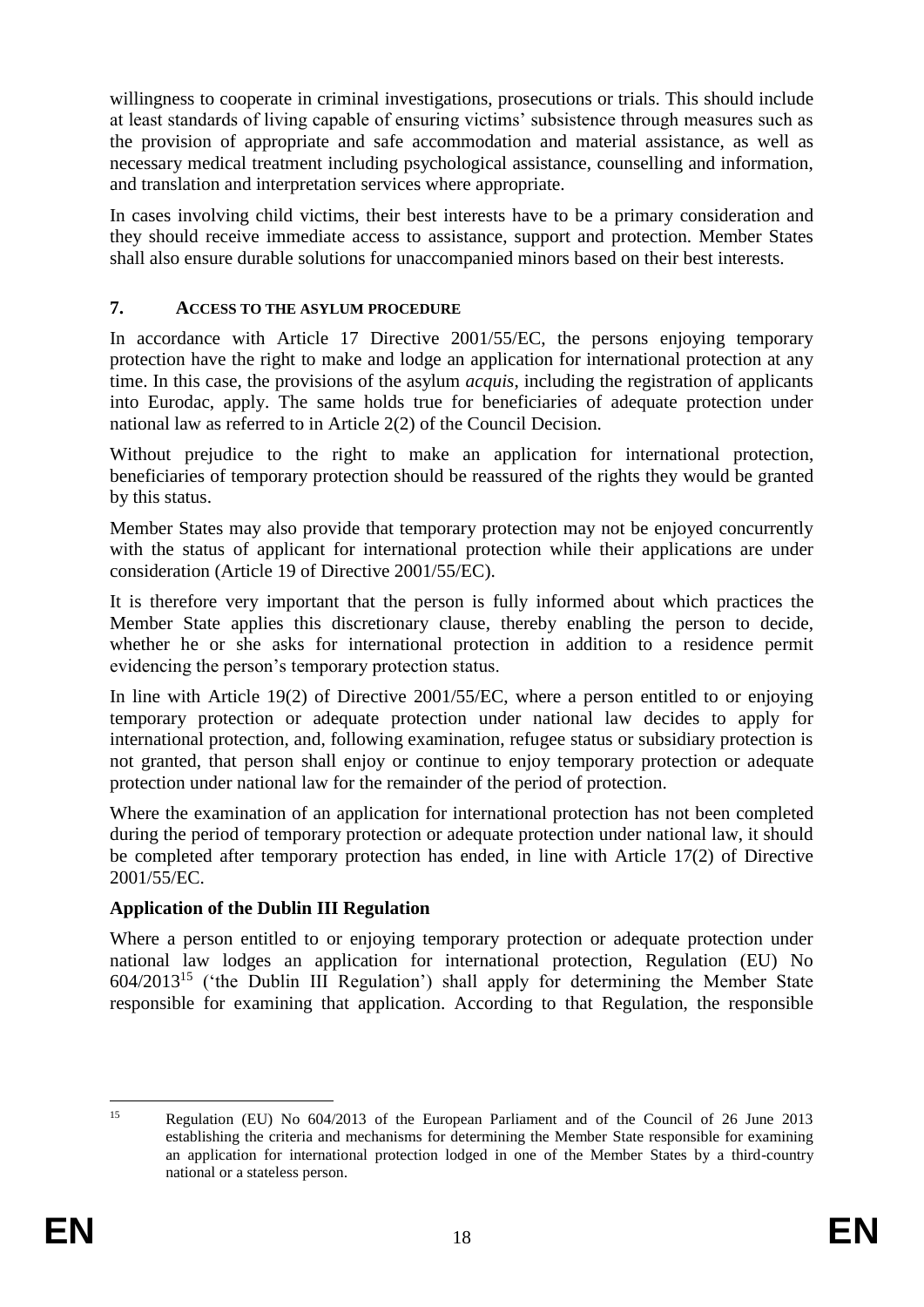Member State shall be determined on the basis of objective criteria<sup>16</sup> applicable to different scenarios, including the issuance of residence permits for temporary protection $17$ .

When applying the Dublin Regulation, the Commission strongly recommends Member States to take into account the spirit of the declaration made by the Council when adopting the Temporary Protection Decision with a view to alleviating the pressure on the Member States experiencing mass arrivals. Given that a person who is entitled to temporary protection or adequate protection under national law can enjoy his/her rights in any Member State, should that person apply for international protection, the Member State where the application was lodged is strongly encouraged to take responsibility for examining the application pursuant to the discretionary clause set out in Article 17(1), when a Member State experiencing mass arrivals would be responsible pursuant to the responsibility criteria<sup>18</sup> set out in the Dublin III Regulation, with a view to alleviating pressure on that Member State.

The approach suggested by the Commission should also reduce the risk of multiple applications made in multiple Member States thereby relieving the burden on the asylum systems.

With regard to family reunification, the Commission calls on Member States to swiftly cooperate in order to ensure rapid reunification of the family members.

# **8. REPATRIATION ASSISTANCE**

In line with the operational guidelines for external border management<sup>19</sup>, all persons fleeing the war in Ukraine, including those who may not be entitled to temporary protection or, where applicable, adequate protection under national law, should be admitted into the Union.

Persons who are not benefitting from temporary protection or, where applicable, adequate protection under national law, and have no right to stay in the territory of Member States on the basis of Union or national law would need to be repatriated to their countries of origin.

The Commission recommends that Member States issue, in accordance with Article 6(4) of the Return Directive,<sup>20</sup> national permits or authorisations offering a right to stay of limited duration on humanitarian grounds. This would ensure that persons in this situation have easier access to basic assistance, including accommodation, social and medical care until their repatriation.

While it is primarily the responsibility of the third countries of origin to ensure the safe repatriation of their citizens stranded in the EU, Member States should coordinate with the authorities of those countries to facilitate and support the organisation of repatriation operations. Specific assistance to support the outreach towards the authorities of specific third countries of repatriation should be provided, if needed, by other Member States and/or the Commission and the High Representative.

 $16\,$ <sup>16</sup> The objective criteria run, in hierarchical order, from presence of family members in a Member State, issuance of a visa or a residence permit, irregular entry into the EU, or visa waived entry. Where none of these criteria apply, the first Member State where the application was lodged shall be responsible.

<sup>&</sup>lt;sup>17</sup> Articles 2(1) and Article 12 of Regulation (EU) No  $604/2013$ <br><sup>18</sup> The criteria set out in Articles 12-15 or Article 3(2) first subp

<sup>&</sup>lt;sup>18</sup> The criteria set out in Articles 12-15 or Article 3(2) first subparagraph of the Regulation.<br>
Commission Communication providing operational quidelines for external border n

<sup>19</sup> Commission Communication providing operational guidelines for external border management to facilitate border crossings at the EU-Ukraine borders, C(2022) 1404 final.

<sup>&</sup>lt;sup>20</sup> Directive 2008/115/EC of the European Parliament and of the Council of 16 December 2008 on common standards and procedures in Member States for returning illegally staying third-country nationals, OJ L 348, 24.12.2008, p. 98.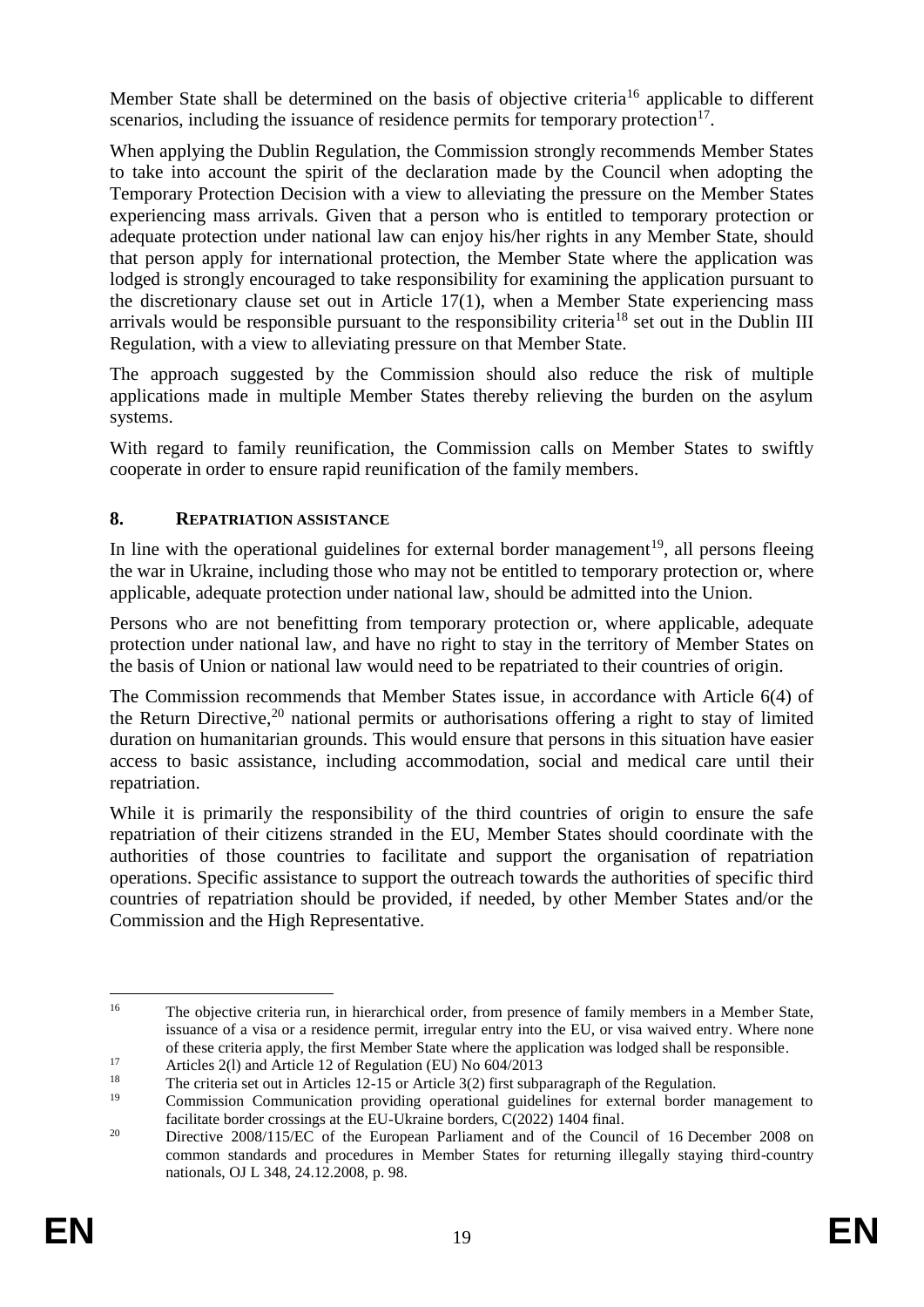Member States should provide support and assistance to the persons concerned, facilitating the contacts with the competent consular authorities of the country of origin and, where needed, providing financial assistance for repatriation through commercial flights. Member States can jointly organise repatriation flights, including with the operational and logistical support of Frontex. Frontex may provide operational support, if requested by the Member States concerned, for instance by booking seats on commercial flights or organising charters if the numbers require so.

#### **9. PROVISION OF INFORMATION IN A DOCUMENT/LEAFLET (ARTICLE 9 TEMPORARY PROTECTION DIRECTIVE)**

Under Article 9 of Directive 2001/55/EC, Member States must provide persons enjoying temporary protection with an information document/leaflet, in a language likely to be understood by them, in which the relevant provisions relating to temporary protection are clearly set out (established benefits, rights and obligations deriving from the temporary protection). The Commission issued a Questions & Answers for Directive 2001/55/EC under the following link: [https://ec.europa.eu/info/strategy/priorities-2019-2024/stronger-europe](https://ec.europa.eu/info/strategy/priorities-2019-2024/stronger-europe-world/eu-solidarity-ukraine_en)world/eu-solidarity-ukraine en which can be used by Member States to fulfil this obligation, bearing in mind the language requirement. The Commission is also developing a QR code that can be scanned to facilitate access to the information. The Commission encourages Member States to establish similar websites adapted to the specificities of the national context and which would then be linked to the Commission's website, thereby creating a single entry point for all persons concerned. In the case of children, information should also be understandable to them, according to their age and maturity.

As far as transfers to another State might be concerned, specific information should be developed and provided before the persons provide consent to the transfer, in coordination with the Commission and other Member States.

# **10. INFORMATION TO BE REPORTED UNDER THE BLUEPRINT**

With a view to ensuring the proper implementation of the Council Decision and in accordance with Articles 7(2), 19, 25, 26(2), 27(1) and (2) of Directive 2001/55/EC, the Commission requests Member States to provide via the Blueprint the following information:

- extension of temporary protection to additional categories of displaced persons;
- general requests and reception capacity for transfers;
- data concerning the number of persons enjoying temporary protection;
- number of third country nationals holding a permanent residence permit from Ukraine enjoying temporary protection or other protection and
- information on the national laws, regulations and administrative provisions relating to the implementation of temporary protection.

They may also provide information on elements of the situation in Ukraine directly relevant to movement of people and their situation; anticipation of further arrivals to the EU; situation at and before the border, obstacles to fluidity of exits and measures to facilitate the transit at the border; reception situation and needs; figures and procedures for unaccompanied minors; situation of non-Ukrainian third country nationals and related needs for assistance; provision of bilateral support to other Member States, information on number of persons intending to move to another Member State. The scope and nature of the information requested from